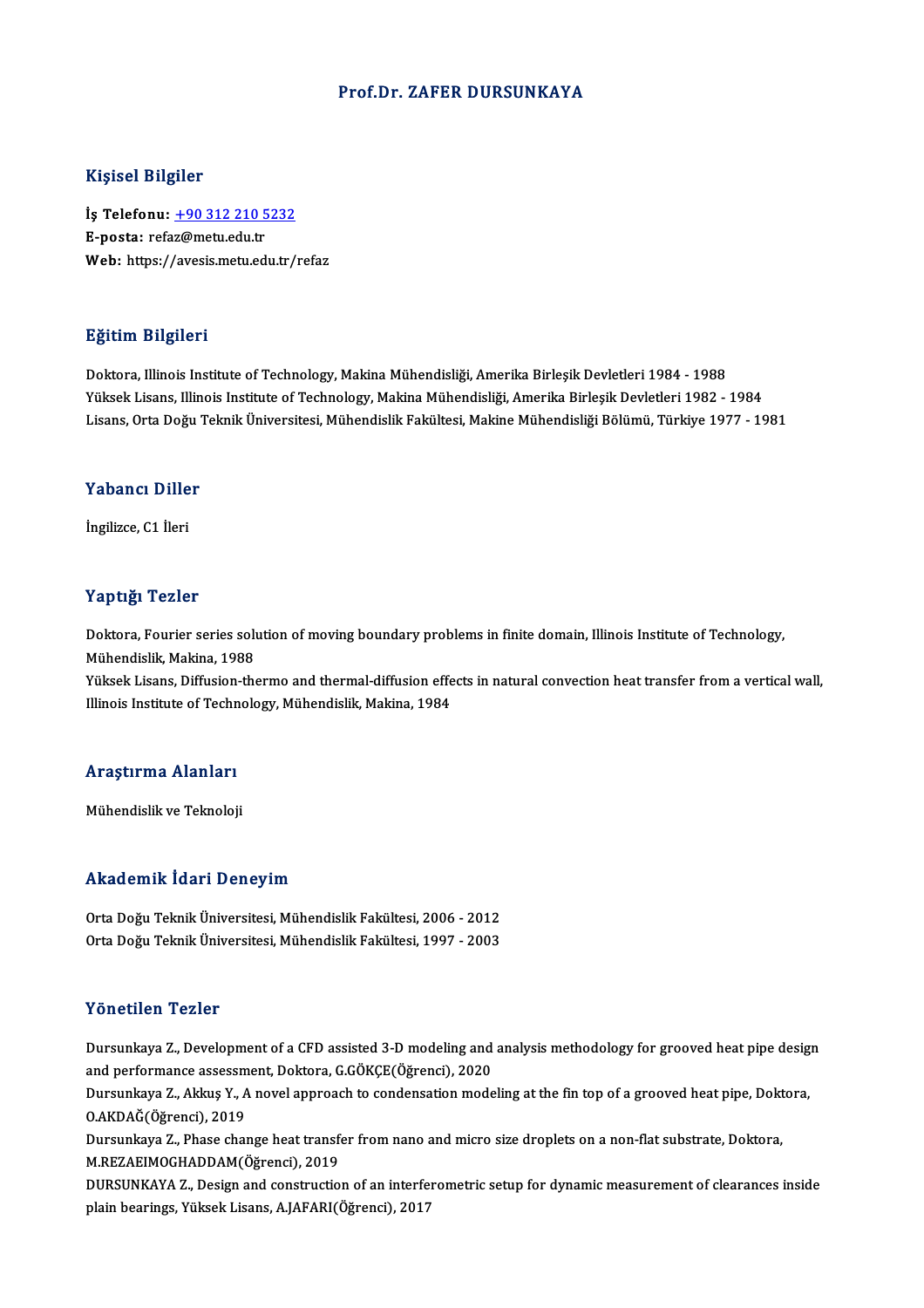DURSUNKAYA Z., Modeling of fluid-vapor interface in the condensation zone of a grooved heat pipe, Yüksek Lisans,<br>M ALIPOUP(Öğrengi), 2017 DURSUNKAYA Z., Modeling<br>M.ALIPOUR(Öğrenci), 2017<br>DUBSUNKAYA Z., Thermal n DURSUNKAYA Z., Modeling of fluid-vapor interface in the condensation zone of a grooved heat pipe, Yüksek Lisans,<br>M.ALIPOUR(Öğrenci), 2017<br>DURSUNKAYA Z., Thermal performance characterization of flat grooved heat pipes, Yüks

M.ALI<br>DURS<br>2017<br>Olarh DURSUNKAYA Z., Thermal performance characterization of flat grooved heat pipes, Yüksek Lisans, H.ALIJANI(Öğre<br>2017<br>Okutucu Özyurt H. T. , Dursunkaya Z., An experimental and numerical investigation of warpage behavior of si

2017<br>Okutucu Özyurt H. T. , Dursunkaya Z., An experimental and numerical investigation of warpage behavior of silicon<br>substrates at cryogenic temperatures, Yüksek Lisans, E.CAN(Öğrenci), 2016 Okutucu Özyurt H. T. , Dursunkaya Z., An experimental and numerical investigation of warpage behavior of silicon<br>substrates at cryogenic temperatures, Yüksek Lisans, E.CAN(Öğrenci), 2016<br>DURSUNKAYA Z., Modeling of multidim

substrates at cryogenic temperatures, Yüksek Lisans, E.CAN(Öğrenci), 2016<br>DURSUNKAYA Z., Modeling and fabrication of silicon micro-grooved heat pipes, Yüksek Lisans, S.TAZE(Öğr<br>DURSUNKAYA Z., Modeling of multidimensional h DURSUNKAYA Z., Modeling<br>DURSUNKAYA Z., Modeling<br>G.ODABAŞI(Öğrenci), 2014<br>DUBSUNKAYA Z., İstan yann DURSUNKAYA Z., Modeling of multidimensional heat transfer in a rectangular grooved heat pipe, Doktora,<br>G.ODABAŞI(Öğrenci), 2014<br>DURSUNKAYA Z., İçten yanmalı motorlarda yağ kaybı mekanizmasının deneysel incelenmesi., Yüksek

G.ODABAŞI(Öğrenci), 20<br>DURSUNKAYA Z., İçten y<br>A.Sezer(Öğrenci), 2010<br>DUBSUNKAYA Z. Intern DURSUNKAYA Z., İçten yanmalı motorlarda yağ kaybı mekanizmasının deneysel incelenmesi., Yüksek Lisans,<br>A.Sezer(Öğrenci), 2010<br>DURSUNKAYA Z., Internal ballistic design optimization of a solid rocket motor, Yüksek Lisans, S.

A.Sezer(Öğrenci), 2010<br>DURSUNKAYA Z., Internal ballistic design optimization of a solid rocket motor, Yüksek Lisans, S.AÇIK(Öğrenci),<br>DURSUNKAYA Z., İçten yanmalı motorlarda yağ kayıplarının deneysel incelenmesi, Yüksek Li DURS<br>DURS<br>2010<br>DURSI DURSUNKAYA Z., İçten yanmalı motorlarda yağ kayıplarının deneysel incelenmesi, Yüksek Lisans, A.SEZER(Ö.<br>2010<br>DURSUNKAYA Z., İçten yanmalı motorlardaki geri akışla yağ kaybının bilgisayar modellemesi., Yüksek Lisans,<br>E.Pil

2010<br>DURSUNKAYA Z., İçten yanmalı motorlardaki geri akışla yağ kaybının bilgisayar modellemesi., Yüksek Lisans,<br>E.Bilge(Öğrenci), 2009 DURSUNKAYA Z., İçten yanmalı motorlardaki geri akışla yağ kaybının bilgisayar modellemesi., Yüksek Lisans,<br>E.Bilge(Öğrenci), 2009<br>DURSUNKAYA Z., Computer modeling of blowback oil consumption in internal combustion engines,

E.Bilge(Öğrenci), 2009<br>DURSUNKAYA Z., Compu<br>E.BİLGE(Öğrenci), 2009<br>DURSUNKAYA Z., Expori DURSUNKAYA Z., Computer modeling of blowback oil consumption in internal combustion engines, Yüksek Lisans,<br>E.BİLGE(Öğrenci), 2009<br>DURSUNKAYA Z., Experimental and numerical investigation of sheet metal hydroforming (flexfo

E.BİLGE(Öğrenci), 2009<br>DURSUNKAYA Z., Experiment<br>Lisans, H.ALİ(Öğrenci), 2007<br>DUBSUNKAYA Z. Anakraja on DURSUNKAYA Z., Experimental and numerical investigation of sheet metal hydroforming (flexforming) process, Yükse<br>Lisans, H.ALİ(Öğrenci), 2007<br>DURSUNKAYA Z., Analysis on development of incremental ring rolling process, Yüks

Lisans, H.ALİ(Öğrenci), 2007<br>DURSUNKAYA Z., Analysis on development of incremental ring rolling process, Yüksek Lisans, M.SÜLEYMAN(Öğrenci),<br>2006 DURSUNKAYA Z., Analysis on development of incremental ring rolling process, Yüksek Lisans, M.SÜLEYMAN(Öğrenc<br>2006<br>DURSUNKAYA Z., Investigation of the effect of oil groove in the performance of a compressor piston, Yüksek L

2006<br>DURSUNKAYA Z., Investigatio<br>B.HACIOĞLU(Öğrenci), 2006<br>DURSUNKAYA Z. Numorical i DURSUNKAYA Z., Investigation of the effect of oil groove in the performance of a compressor piston<br>B.HACIOĞLU(Öğrenci), 2006<br>DURSUNKAYA Z., Numerical investigation of solidification, Yüksek Lisans, M.AHMET(Öğrenci), 2005<br>D

DURSUNKAYA Z., Numerical investigation of solidification, Yüksek Lisans, M.AHMET(Öğrenci), 2005

B.HACIOĞLU(Öğrenci), 2006<br>DURSUNKAYA Z., Numerical investigation of solidification, Yüksek Lisans, M.AHMET(Öğrenci), 2005<br>DURSUNKAYA Z., Numerical analysis of ablation process on a two dimensional external surface, Yüksek

DURSUNKAYAZ.,Backflowoil transfer ininternal combustionengines,YüksekLisans,A.KARKAÇ(Öğrenci),2002 F.SERAP(Öğrenci), 2005<br>DURSUNKAYA Z., Backflow oil transfer in internal combustion engines, Yüksek Lisans, A.KARKAÇ(Öğrenci)<br>DURSUNKAYA Z., Elastohydrodynamic lubrication analysis and design of a journal bearing, Yüksek Li DURSUNKAYA Z., Backflow<br>DURSUNKAYA Z., Elastohy<br>M.DUYAR(Öğrenci), 2002<br>DUBSUNKAYA Z., Evnerim

M.DUYAR(Öğrenci), 2002<br>DURSUNKAYA Z., Experimental investigation of oil accumulation in inter ring crevice volumes in internal combustion engines,YüksekLisans,T.İçöz(Öğrenci),2001 DURSUNKAYA Z., Experimental investigation of oil accumulation in inter ring crevice volumes in internal combustio<br>engines, Yüksek Lisans, T.İçöz(Öğrenci), 2001<br>DURSUNKAYA Z., Experimental investigation of oil accumulation

engines, Yüksek Lisans, T.İçöz(Öğrenci), 2001<br>DURSUNKAYA Z., Experimental investigation of<br>engines, Yüksek Lisans, T.İÇÖZ(Öğrenci), 2001<br>DURSUNKAYA Z. A Coordinate transformation DURSUNKAYA Z., Experimental investigation of oil accumulation inter ring crevice volumes in internal combustion<br>engines, Yüksek Lisans, T.İÇÖZ(Öğrenci), 2001<br>DURSUNKAYA Z., A Coordinate transformation technique for two dim

engines, Yüksek Lisans, T.İÇÖZ(Öğrenci), 2001<br>DURSUNKAYA Z., A Coordinate transformation technique for two dimensional solidification problems with a circular<br>phase change interface, Yüksek Lisans, G.ODABAŞI(Öğrenci), 1997

### SCI, SSCI ve AHCI İndekslerine Giren Dergilerde Yayınlanan Makaleler

- CI, SSCI ve AHCI İndekslerine Giren Dergilerde Yayınlanan Makaleler<br>I. Interplay of transport mechanisms during the evaporation of a pinned sessile water droplet<br>Akdas O. Aklay V. Cetin B. DURSUNKAYA 7 MAKDAG TELEVISION IN CHINA<br>Akdag O., Akkus Y., Cetin B., DURSUNKAYA Z.<br>PHYSICAL PEVIEW ELUIDS cilt 6, 09.7, 2021 Interplay of transport mechanisms during the evaporation of a pin<br>Akdag O., Akkus Y., Cetin B., DURSUNKAYA Z.<br>PHYSICAL REVIEW FLUIDS, cilt.6, sa.7, 2021 (SCI İndekslerine Giren Dergi)<br>A theoratical framework for comprehens Akdag O., Akkus Y., Cetin B., DURSUNKAYA Z.<br>PHYSICAL REVIEW FLUIDS, cilt.6, sa.7, 2021 (SCI Indekslerine Giren Dergi)<br>II. A theoretical framework for comprehensive modeling of steadily fed evaporating droplets and the<br>vali
- PHYSICAL REVIEW FLUIDS, cilt.6, sa.<br>A theoretical framework for com<br>validity of common assumptions<br>Althus Y. CETIN B. DUBSUNKAYA Z A theoretical framework for cor<br>validity of common assumptions<br>Akkus Y., ÇETİN B., DURSUNKAYA Z.<br>INTERNATIONAL JOURNAL OF THEI validity of common assumptions<br>Akkus Y., ÇETİN B., DURSUNKAYA Z.<br>INTERNATIONAL JOURNAL OF THERMAL SCIENCES, cilt.158, 2020 (SCI İndekslerine Giren Dergi) Akkus Y., ÇETİN B., DURSUNKAYA Z.<br>INTERNATIONAL JOURNAL OF THERMAL SCIENCES, cilt.158, 2020 (SCI İndekslerine Giren Dergi)<br>III. The effect of surface morphology on the rate of phase change of micron and sub-micron sized

INTERNAT<br>The effec<br>droplets<br>Beresimes The effect of surface morphology<br>droplets<br>Rezaeimoghaddam M., Dursunkaya Z.<br>NANOSCALE AND MICROSCALE TUER

droplets<br>Rezaeimoghaddam M., Dursunkaya Z.<br>NANOSCALE AND MICROSCALE THERMOPHYSICAL ENGINEERING, cilt.24, ss.184-200, 2020 (SCI İndekslerine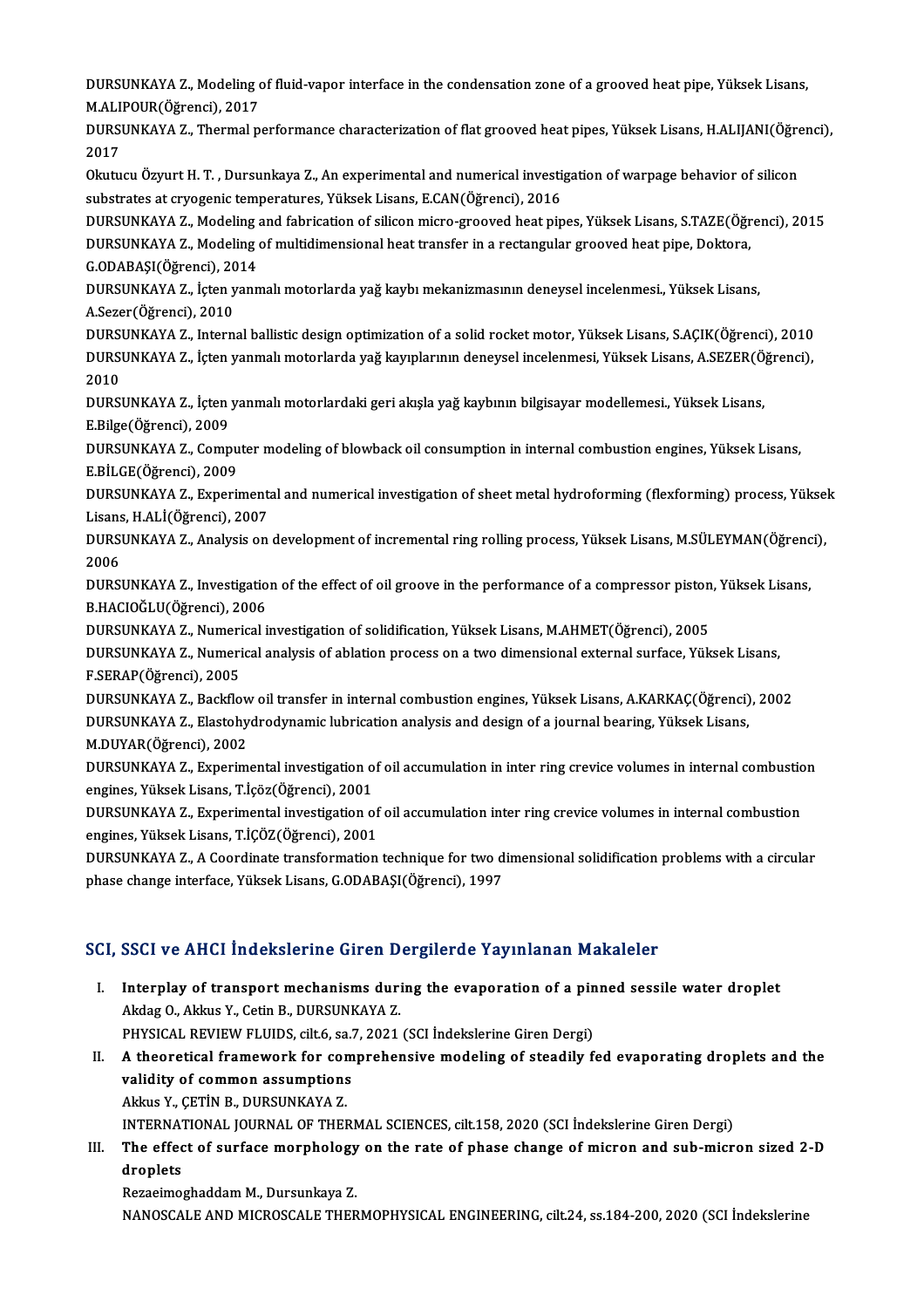- Giren Dergi) Giren Dergi)<br>IV. On the effect of structural forces on a condensing film profile near a fin-groove corner<br>Algha O. Algha Y. DURSUNKAVA 7 Giren Dergi)<br>**On the effect of structural force**<br>Akdag O., Akkus Y., DURSUNKAYA Z.<br>INTERNATIONAL COMMUNICATION On the effect of structural forces on a condensing film profile near a fin-groove corner<br>Akdag O., Akkus Y., DURSUNKAYA Z.<br>INTERNATIONAL COMMUNICATIONS IN HEAT AND MASS TRANSFER, cilt.116, 2020 (SCI İndekslerine Giren Derg Akdag O., Akkus Y., DURSUNKAYA Z.<br>INTERNATIONAL COMMUNICATIONS IN HEAT AND MASS TRANSFER, cilt.116, 2020 (SCI İndekslerine<br>V. The effect of disjoining pressure on the shape of condensing films in a fin-groove corner<br>Akd INTERNATIONAL COMMUNICATION<br>The effect of disjoining pressure<br>Akdag O., Akkus Y., DURSUNKAYA Z.<br>INTERNATIONAL JOURNAL OF THEI The effect of disjoining pressure on the shape of condensing films in a fin-groove corner<br>Akdag O., Akkus Y., DURSUNKAYA Z.<br>INTERNATIONAL JOURNAL OF THERMAL SCIENCES, cilt.142, ss.357-365, 2019 (SCI İndekslerine Giren Derg Akdag O., Akkus Y., DURSUNKAYA Z.<br>INTERNATIONAL JOURNAL OF THERMAL SCIENCES, cilt.142, ss.357-365, 2019 (SCI İndekslerine Giren Dergi)<br>VI. Limitations of Matching Condensing Film Profile on a Micro Fin with the Groove: **INTERNATIONAL JOUR<br>Limitations of Match<br>Disjoining Pressure<br>Alinour M. DUBSUNKA** Limitations of Matching (<br>Disjoining Pressure<br>Alipour M., DURSUNKAYA Z.<br>NANOSCALE AND MICPOSC Disjoining Pressure<br>Alipour M., DURSUNKAYA Z.<br>NANOSCALE AND MICROSCALE THERMOPHYSICAL ENGINEERING, cilt.23, sa.4, ss.289-303, 2019 (SCI İndekslerine<br>Giren Dergi) Alipour M., DURSUNKAYA Z. NANOSCALE AND MICROSCALE THERMOPHYSICAL ENGINEERING, cilt.23, sa.4, ss.289-303, <br>Giren Dergi)<br>VII. Experimental Thermal Performance Characterization of Flat Grooved Heat Pipes<br>Alliani H. CETIN B. Aldre V. DUBSUNKAVA 7 Giren Dergi)<br><mark>Experimental Thermal Performance Cha</mark>i<br>Alijani H., ÇETİN B., Akkus Y., DURSUNKAYA Z.<br>HEAT TRANSEER ENCINEERINC. silt 40. ss 78. Experimental Thermal Performance Characterization of Flat Grooved Heat Pip<br>Alijani H., ÇETİN B., Akkus Y., DURSUNKAYA Z.<br>HEAT TRANSFER ENGINEERING, cilt.40, ss.784-793, 2019 (SCI İndekslerine Giren Dergi)<br>An Itanative Solu Alijani H., ÇETİN B., Akkus Y., DURSUNKAYA Z.<br>HEAT TRANSFER ENGINEERING, cilt.40, ss.784-793, 2019 (SCI İndekslerine Giren Dergi)<br>VIII. An Iterative Solution Approach to Coupled Heat and Mass Transfer in a Steadily Fed HEAT TRANSFEF<br>An Iterative So<br>Water Droplet<br>Aldre V. CETIN I An Iterative Solution Approach<br>Water Droplet<br>Akkus Y., ÇETİN B., DURSUNKAYA Z.<br>JOUPMAL OF HEAT TRANSEER TRAI Water Droplet<br>Akkus Y., ÇETİN B., DURSUNKAYA Z.<br>JOURNAL OF HEAT TRANSFER-TRANSACTIONS OF THE ASME, cilt.141, sa.3, 2019 (SCI İndekslerine Giren Dergi)<br>REREORMANCE ASSESSMENT OF COMMERCIAL HEAT RIRES WITH SINTERED AND CROQV Akkus Y., ÇETİN B., DURSUNKAYA Z.<br>JOURNAL OF HEAT TRANSFER-TRANSACTIONS OF THE ASME, cilt.141, sa.3, 2019 (SCI İndekslerine Giren Dergi)<br>IX. PERFORMANCE ASSESSMENT OF COMMERCIAL HEAT PIPES WITH SINTERED AND GROOVED WICKS **JOURNAL OF HEAT TRANSFER-TRAN<br>PERFORMANCE ASSESSMENT OF<br>UNDER NATURAL CONVECTION<br>Atau A. Sarjarelan B. Kuseu V. E. Sa** PERFORMANCE ASSESSMENT OF COMMERCIAL HEAT PIPES WITH SINTERED ANI<br>UNDER NATURAL CONVECTION<br>Atay A., Sariarslan B., Kuscu Y. F. , Saygan S., Akkus Y., Gurer A. T. , Cetin B., DURSUNKAYA Z.<br>ISLEH IMI VE TEKNICI DERCISI JOURN UNDER NATURAL CONVECTION<br>Atay A., Sariarslan B., Kuscu Y. F. , Saygan S., Akkus Y., Gurer A. T. , Cetin B., DURSUNKAYA Z.<br>ISI BILIMI VE TEKNIGI DERGISI-JOURNAL OF THERMAL SCIENCE AND TECHNOLOGY, cilt.39, sa.2, ss.101-110, Atay A., Sariarslan B., Kuscu Y. I<br>ISI BILIMI VE TEKNIGI DERGIS<br>(SCI İndekslerine Giren Dergi)<br>Effect of design and operat ISI BILIMI VE TEKNIGI DERGISI-JOURNAL OF THERMAL SCIENCE AND TECHNOLOGY, cilt.39, sa.2, ss.101-110, 2<br>(SCI İndekslerine Giren Dergi)<br>X. Effect of design and operating parameters on the thermal performance of aluminum flat (SCI İndekslerine Giren Dergi)<br>Effect of design and operating parame<br>heat pipes<br>Alijani H., Cetin B., Akkus Y., Dursunkaya Z. X. Effect of design and operating parameters on the thermal performance of aluminum flat grooved heat pipes<br>Alijani H., Cetin B., Akkuş Y., Dursunkaya Z.<br>APPLIED THERMAL ENGINEERING, cilt.132, ss.174-187, 2018 (SCI İndekslerine Giren Dergi)<br>Ture dimensianal semnutational modeling of thin film evaneration XI. Two-dimensional computational modeling of thin film evaporation<br>Akkuş Y., Tarman H. I., Cetin B., Dursunkaya Z. APPLIED THERMAL ENGINEERING, cilt.132, ss.<br>Two-dimensional computational modeling<br>Akkuş Y., Tarman H. I. , Cetin B., Dursunkaya Z.<br>INTERNATIONAL JOURNAL OF THERMAL SCIE INTERNATIONAL JOURNALOF THERMAL SCIENCES, cilt.121, ss.237-248,2017 (SCI İndekslerineGirenDergi) Akkuş Y., Tarman H. I. , Cetin B., Dursunkaya Z.<br>INTERNATIONAL JOURNAL OF THERMAL SCIENCES, cilt.121, ss.237-248, 2017 (SCI İndekslerine Giren Dergi)<br>XII. A numerical algorithm to determine straightness error, surface INTERNATIONAL JOURNAL OF THERM<br>A numerical algorithm to determine<br>using a fiber optic interferometer<br>Viduum M. Okutugu Oxuut T. Durgunl A numerical algorithm to determine stra<br>using a fiber optic interferometer<br>Yıldırım M., Okutucu-Ozyurt T., Dursunkaya Z.<br>OPTICS AND LASER TECHNOLOCY sit 95-82.1 using a fiber optic interferometer<br>Yıldırım M., Okutucu-Ozyurt T., Dursunkaya Z.<br>OPTICS AND LASER TECHNOLOGY, cilt.85, ss.19-29, 2016 (SCI İndekslerine Giren Dergi)<br>A new annuasab ta thin film avananatian madeling. Yıldırım M., Okutucu-Ozyurt T., Dursunkaya Z.<br>OPTICS AND LASER TECHNOLOGY, cilt.85, ss.19-29, 2016<br>XIII. A new approach to thin film evaporation modeling<br>Akkuş Y., Dursunkaya Z. **OPTICS AND LASER TEC<br>A new approach to th<br>Akkuş Y., Dursunkaya Z.<br>INTERNATIONAL IOURN** A new approach to thin film evaporation modeling<br>Akkuş Y., Dursunkaya Z.<br>INTERNATIONAL JOURNAL OF HEAT AND MASS TRANSFER, cilt.101, ss.742-748, 2016 (SCI İndekslerine Giren<br>Dergi) Akkuş<br>INTERI<br>Dergi)<br>MODEI
- INTERNATIONAL JOURNAL OF HEAT AND MASS TRANSFER, cilt.101, ss.742-748, 2016<br>Dergi)<br>XIV. MODELING OF TWO-DIMENSIONAL SOLIDIFICATION OF A FINITE CYLINDER<br>ODAPASI C. DUBSINKAYA 7 Dergi)<br>XIV. MODELING OF TWO-DIMENSIONAL SOLIDIFICATION OF A FINITE CYLINDER<br>ODABAŞI G., DURSUNKAYA Z.
	- MODELING OF TWO-DIMENSIONAL SOLIDIFICATION OF A FINITE CYLINDER<br>ODABAŞI G., DURSUNKAYA Z.<br>ISI BILIMI VE TEKNIGI DERGISI-JOURNAL OF THERMAL SCIENCE AND TECHNOLOGY, cilt.36, sa.1, ss.61-68, 2016<br>(SCI İndekslerine Ciren Dergi (SCI BASA) (S., DURSUNKAYA Z.<br>151 BILIMI VE TEKNIGI DERGIS<br>(SCI İndekslerine Giren Dergi)<br>Conoralized transiant tamp ISI BILIMI VE TEKNIGI DERGISI-JOURNAL OF THERMAL SCIENCE AND TECHNOLOGY, c<br>(SCI Indekslerine Giren Dergi)<br>XV. Generalized transient temperature behavior in induction heated workpieces<br>(CEMAN O, DUBSUNKAVA Z, Tekkeya A, E
	- (SCI İndekslerine Giren Dergi)<br>Generalized transient temperature be<br>OKMAN O., DURSUNKAYA Z., Tekkaya A. E.<br>JOUPNAL OF MATERIALS PROCESSING TE Generalized transient temperature behavior in induction heated workpieces<br>OKMAN O., DURSUNKAYA Z., Tekkaya A. E.<br>JOURNAL OF MATERIALS PROCESSING TECHNOLOGY, cilt.209, ss.5932-5939, 2009 (SCI İndekslerine Giren Dergi)<br>Numer OKMAN O., DURSUNKAYA Z., Tekkaya A. E.<br>JOURNAL OF MATERIALS PROCESSING TECHNOLOGY, cilt.209, ss.5932-5939, 2009 (SCI I<br>XVI. Numerical analysis of ablation process on a two dimensional external surface<br>Aykan F. S. , DURSUNK
	- **JOURNAL OF MATERIALS PRONUMERT**<br>**Numerical analysis of abla**<br>Aykan F. S. , DURSUNKAYA Z.<br>ISL BU IMLVE TEKNICL DEPCI Numerical analysis of ablation process on a two dimensional external surface<br>Aykan F. S. , DURSUNKAYA Z.<br>ISI BILIMI VE TEKNIGI DERGISI-JOURNAL OF THERMAL SCIENCE AND TECHNOLOGY, cilt.28, sa.1, ss.43-49, 2008<br>(SCI Indeksler Aykan F. S. , DURSUNKAYA Z.<br>ISI BILIMI VE TEKNIGI DERGIS<br>(SCI İndekslerine Giren Dergi)<br>Heat transfar effects en the
	- (SCI Indekslerine Giren Dergi)<br>XVII. Heat transfer effects on the stability of low speed plane Couette-Poiseuille flow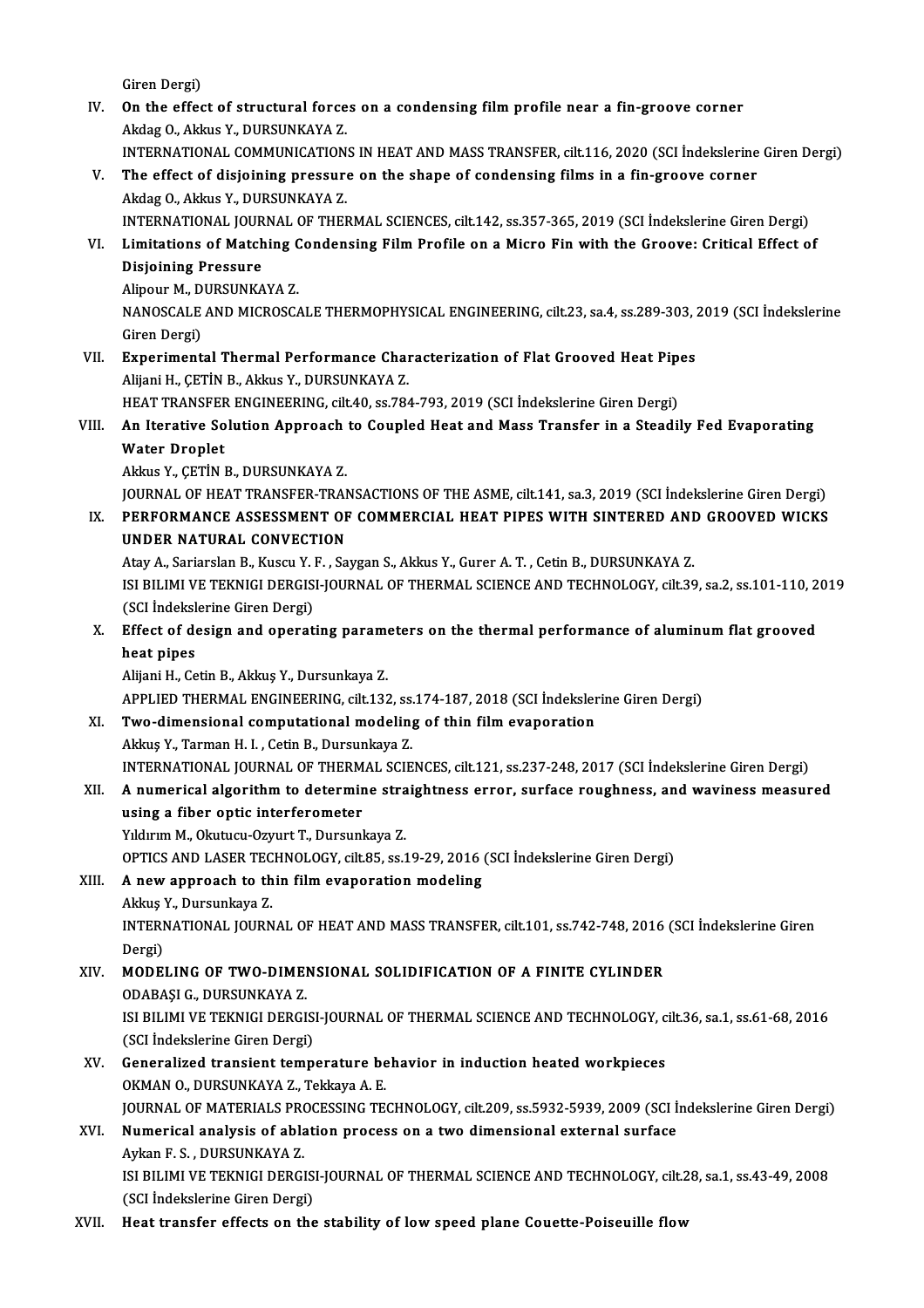OezgenS.,Dursunkaya Z.,EbrincA.A.

HEATANDMASSTRANSFER, cilt.43, sa.12, ss.1317-1328,2007 (SCI İndekslerineGirenDergi)

- XVIII. Accuracy of the two-iteration spectral method for phase change problems Dursunkaya Z., NAİR S.
	- APPLIED MATHEMATICAL MODELLING, cilt.30, sa.12, ss.1515-1524, 2006 (SCI İndekslerine Giren Dergi)
	- XIX. Experimental investigation of oil accumulation in second land of internal combustion engines İÇÖZ T.,Dursunkaya Z. Experimental investigation of oil accumulation in second land of internal combustion engines<br>İÇÖZ T., Dursunkaya Z.<br>JOURNAL OF ENGINEERING FOR GAS TURBINES AND POWER-TRANSACTIONS OF THE ASME, cilt.127, sa.1, ss.206-<br>212, 2

İÇÖZ T., Dursunkaya Z.<br>JOURNAL OF ENGINEERING FOR GAS TUR<br>212, 2005 (SCI İndekslerine Giren Dergi)<br>Numerical selution of selidification i JOURNAL OF ENGINEERING FOR GAS TURBINES AND POWER-TRANSACTIONS OF THE ASME, cilt.127, sa.1, ss.206<br>212, 2005 (SCI Indekslerine Giren Dergi)<br>XX. Numerical solution of solidification in a square prism using an algebraic grid

212, 2005 (SCI İndekslerine<br>Numerical solution of so<br>Dursunkaya Z., ODABAŞI G.<br>HEAT AND MASS TRANSEE Numerical solution of solidification in a square prism using an algebraic<br>Dursunkaya Z., ODABAŞI G.<br>HEAT AND MASS TRANSFER, cilt.40, ss.91-97, 2003 (SCI İndekslerine Giren Dergi)<br>Solidification of a finite medium subject t

Dursunkaya Z., ODABAŞI G.<br>HEAT AND MASS TRANSFER, cilt.40, ss.91-97, 2003 (SCI İndekslerine Giren Dergi)<br>XXI. Solidification of a finite medium subject to a periodic variation of boundary temperature<br>Dursunkaya Z. Najr S. HEAT AND MASS TRAI<br>Solidification of a fi<br>Dursunkaya Z., Nair S.<br>JOUPNAL OF APPLIED Solidification of a finite medium subject to a periodic variation of boundary temperature<br>Dursunkaya Z., Nair S.<br>JOURNAL OF APPLIED MECHANICS-TRANSACTIONS OF THE ASME, cilt.70, sa.5, ss.633-637, 2003 (SCI İndekslerine<br>Ciro Dursunkaya ;<br>JOURNAL OF<br>Giren Dergi)<br>A MODEL OI

JOURNAL OF APPLIED MECHANICS-TRANSACTIONS OF THE ASME, cilt.70, sa.5, ss.633-637, 2003 (SCI Indek<br>Giren Dergi)<br>XXII. A MODEL OF PISTON SECONDARY MOTION AND ELASTOHYDRODYNAMIC SKIRT LUBRICATION

### Giren Dergi)<br>XXII. – A MODEL OF PISTON SECONDARY MOTION AND ELASTOHYDRODYNAMIC SKIRT LUBRICATION<br>DURSUNKAYA Z.. KERIBAR R.. GANAPATHY V. A MODEL OF PISTON SECONDARY MOTION AND ELASTOHYDRODYNAMIC SKIRT LUBRICATION<br>DURSUNKAYA Z., KERIBAR R., GANAPATHY V.<br>JOURNAL OF TRIBOLOGY-TRANSACTIONS OF THE ASME, cilt.116, sa.4, ss.777-785, 1994 (SCI İndekslerine Giren<br>Pa

DURSU<br>JOURN<br>Dergi)<br>Diffusi JOURNAL OF TRIBOLOGY-TRANSACTIONS OF THE ASME, cilt.116, sa.4, ss.777-785, 1994 (SCI İndekslerine Giren<br>Dergi)<br>XXIII. Diffusion thermo and Thermal diffusion Effects in Transient and Steady Natural Convection from a<br>Vertica

### Dergi)<br>Diffusion therme<br>Vertical Surface<br>DURSUNKAVA 7- V Vertical Surface<br>DURSUNKAYA Z., WİLLİAM MARTİN W. Vertical Surface<br>DURSUNKAYA Z., WİLLİAM MARTİN W.<br>International Journal Of Heat And Mass Transfer, cilt.35, ss.2060-2065, 1992 (SCI İndekslerine Giren Dergi)<br>AN INTECRATED MODEL OF RINC RACK REREORMANCE

### XXIV. AN INTEGRATED MODEL OF RING PACK PERFORMANCE International Journal Of Heat And Mass Trans<br>**AN INTEGRATED MODEL OF RING PACK<br>KERIBAR R., DURSUNKAYA Z., FLEMMING M.**<br>JOURNAL OF ENCINEERING FOR GAS TURRIN KERIBAR R., DURSUNKAYA Z., FLEMMING M.

JOURNAL OF ENGINEERING FOR GAS TURBINES AND POWER-TRANSACTIONS OF THE ASME, cilt.113, sa.3, ss.382-<br>389, 1991 (SCI İndekslerine Giren Dergi) JOURNAL OF ENGINEERING FOR GAS TURBINES AND POWER-<br>389, 1991 (SCI Indekslerine Giren Dergi)<br>XXV. A MOVING BOUNDARY-PROBLEM IN A FINITE DOMAIN

389, 1991 (SCI İndeksleri<br>A MOVING BOUNDARY<br>DURSUNKAYA Z., NAIR S.<br>JOUPNAL OF APPLIED MI A MOVING BOUNDARY-PROBLEM IN A FINITE DOMAIN<br>DURSUNKAYA Z., NAIR S.<br>JOURNAL OF APPLIED MECHANICS-TRANSACTIONS OF THE ASME, cilt.57, sa.1, ss.50-56, 1990 (SCI İndekslerine<br>Ciron Dargi) DURSUNKAY.<br>JOURNAL OF<br>Giren Dergi)

## Giren Dergi)<br>Diğer Dergilerde Yayınlanan Makaleler

- Iğer Dergilerde Yayınlanan Makaleler<br>I. Bğitimde Kalite Yönetimine Bir Örnek ABET 2000 Akreditasyon Süreci<br>ÖCEL 7 B. DURSUNKAVA 7 r Dorginorus Tuymmund<br>Eğitimde Kalite Yönetimin<br>ÖGEL Z.B. , DURSUNKAYA Z.<br>Hacettana Universitesi Esitim Eğitimde Kalite Yönetimine Bir Örnek ABET 2000 Akreditasyon Süreci<br>ÖGEL Z. B. , DURSUNKAYA Z.<br>Hacettepe Universitesi Egitim Fakultesi Dergisi-Hacettepe University Journal Of Education, cilt.20, ss.206-214, 2001<br>(Diğer Kuru ÖGEL Z. B. , DURSUNKAYA Z.<br>Hacettepe Universitesi Egitim Fakultesi<br>(Diğer Kurumların Hakemli Dergileri)<br>A Model for Evenorative Consumn Hacettepe Universitesi Egitim Fakultesi Dergisi-Hacettepe University Journal Of<br>
(Diğer Kurumların Hakemli Dergileri)<br>
II. A Model for Evaporative Consumption of Oil in Reciprocating Engine<br>
WAHIDIIZZAMAN S. KERİRAR R. DUR
- (Diğer Kurumların Hakemli Dergileri)<br>II. A Model for Evaporative Consumption of Oil in Reciprocating Engine<br>WAHİDUZZAMAN S., KERİBAR R., DURSUNKAYA Z., KELLY F. A Model for Evaporative Consumption of Oil in Reciprocating Engine<br>WAHİDUZZAMAN S., KERİBAR R., DURSUNKAYA Z., KELLY F.<br>SAE Transactions Journal of Fuels and Lubricants, cilt.101, ss.1192-1200, 1992 (Diğer Kurumların Hakem WAHIDUZ<br>SAE Trans<br>Dergileri)<br>A Compre SAE Transactions Journal of Fuels and Lubricants, cilt.101,<br>Dergileri)<br>III. A Comprehensive Model of Piston Skirt Lubrication<br>ERPIRARE DUBSINEAVA 7
- Dergileri)<br>A Comprehensive Model o<br>KERİBAR R., DURSUNKAYA Z.<br>SAE Transestions Journal of E A Comprehensive Model of Piston Skirt Lubrication<br>KERİBAR R., DURSUNKAYA Z.<br>SAE Transactions Journal of Engines, cilt.101, ss.844-852, 1992 (Diğer Kurumların Hakemli Dergileri)<br>Simulation of Sesandary Dynamise of Articulat
- KERİBAR R., DURSUNKAYA Z.<br>SAE Transactions Journal of Engines, cilt.101, ss.844-852, 1992 (Diğer Kurumların Hakemli Dergil<br>IV. Simulation of Secondary Dynamics of Articulated and Conventional Piston Assemblies<br>DURSUNKAYA Z SAE Transactions Journal of E<br>Simulation of Secondary D<br>DURSUNKAYA Z., KERİBAR R.<br>SAE Transactions Journal of E

SAE Transactions Journal of Engines, cilt.101, ss.853-863, 1992 (Diğer Kurumların Hakemli Dergileri)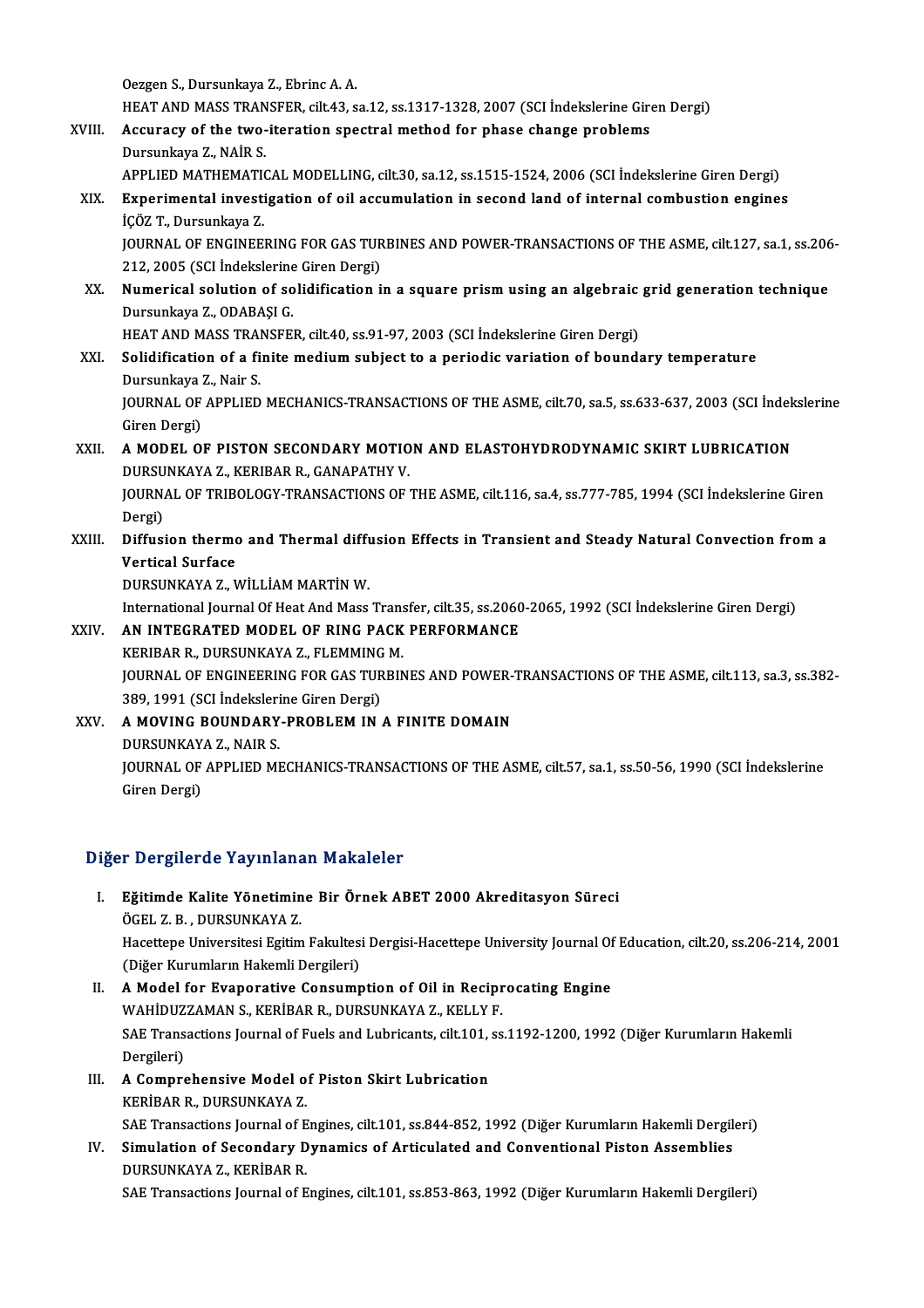# Hakemli Kongre / Sempozyum Bildiri Kitaplarında Yer Alan Yayınlar<br>Hakemli Kongre / Sempozyum Bildiri Kitaplarında Yer Alan Yayınlar

akemli Kongre / Sempozyum Bildiri Kitaplarında Yer Alan Yayınlar<br>I. ISI BORUSU ANALİZ ARACI (H-PAT) İLE TİCARİ ISI BORULARININ BENZETİMLENMESİ<br>Saygan S. AKKUS V. CETİN B. DURSUNKAYA Z I. ISI BORUSU ANALIZ ARACI (H-PAT) ILE TICARI ISI BORULARININ BENZETIMLENMESI<br>Saygan S., AKKUŞ Y., ÇETİN B., DURSUNKAYA Z. ISI BORUSU ANALİZ ARACI (H-PAT) İLE TİCARİ ISI BORULARININ BENZETİMLENMESİ<br>Saygan S., AKKUŞ Y., ÇETİN B., DURSUNKAYA Z.<br>ULIBTK'21 23. Uluslararası Katılımlı Isı Bilimi ve Tekniği Kongresi, Gaziantep, Türkiye, 8 - 10 Eylül Saygan S., AKKUŞ Y., ÇETİN B., DURSUNKAYA Z.<br>ULIBTK'21 23. Uluslararası Katılımlı Isı Bilimi ve Tekniği Kongresi, Gaziantep, Türkiye, 8 - 10 Eylül 2021<br>II. İNCE SIVI FİLMLERİN VE DAMLACIKLARINYÜZEYLERİNİN FİBER OPTİK G ULIBTK'21 23. Uluslararası Katılımlı Isı Bilimi ve<br>İNCE SIVI FİLMLERİN VE DAMLACIKLARIN<br>İÇİN ÖZGÜN BİR YÖNTEM GELİŞTİRİLMESİ<br>AĞAPTAN VA DUPSUNKAYA 7 İNCE SIVI FİLMLERİN VE DAM<br>İÇİN ÖZGÜN BİR YÖNTEM GEL<br>AĞARTAN Y. A. , DURSUNKAYA Z.<br>III IPTY'21.22. Unglararaz Katlu İÇİN ÖZGÜN BİR YÖNTEM GELİŞTİRİLMESİ<br>AĞARTAN Y. A. , DURSUNKAYA Z.<br>ULIBTK'21 23. Uluslararası Katılımlı Isı Bilimi ve Tekniği Kongresi, Gaziantep, Türkiye, 8 - 10 Eylül 2021<br>COK KANALLI DÜZ OLUKLU ISL BORULARININ ISU, RERE AĞARTAN Y. A. , DURSUNKAYA Z.<br>ULIBTK'21 23. Uluslararası Katılımlı Isı Bilimi ve Tekniği Kongresi, Gaziantep, Türkiye<br>III. COK KANALLI DÜZ OLUKLU ISI BORULARININ ISIL PERFORMANS ANALİZİ ULIBTK'21 23. Uluslararası Katılımlı Isı B.<br>ÇOK KANALLI DÜZ OLUKLU ISI BORI<br>Sezmen R. A. , ÇETİN B., DURSUNKAYA Z.<br>III IPTK'21 22. Uluslararası Katılımlı Isı B. UI. ÇOK KANALLI DÜZ OLUKLU ISI BORULARININ ISIL PERFORMANS ANALIZI<br>Sezmen R. A. , ÇETİN B., DURSUNKAYA Z.<br>ULIBTK'21 23. Uluslararası Katılımlı Isı Bilimi ve Tekniği Kongresi, Gaziantep, Türkiye, 8 - 10 Eylül 2021 Sezmen R. A. , ÇETİN B., DURSUNKAYA Z.<br>ULIBTK'21 23. Uluslararası Katılımlı Isı Bilimi ve Tekniği Kongresi, COALESCENCE OF MICRON-SUBMICRON SIZED THIN FILMS<br>FRKAN V B. DURSUNKAYA Z ULIBTK'21 23. Uluslararası Kat<br>COALESCENCE OF MICRON-<br>ERKAN Y. B. , DURSUNKAYA Z.<br>III IPTK'21 22. Uluslararası Kat COALESCENCE OF MICRON-SUBMICRON SIZED THIN FILMS<br>ERKAN Y. B. , DURSUNKAYA Z.<br>ULIBTK'21 23. Uluslararası Katılımlı Isı Bilimi ve Tekniği Kongresi, Gaziantep, Türkiye, 8 - 10 Eylül 2021<br>OLUKLU ISL RORULARINDA KURU CALISMA RE ERKAN Y. B. , DURSUNKAYA Z.<br>ULIBTK'21 23. Uluslararası Katılımlı Isı Bilimi ve Tekniği Kongresi, Gaziantep, Türkiye, 8 - 10 Eylül 2021<br>V. OLUKLU ISI BORULARINDA KURU ÇALIŞMA REJİMİNİN 3-BOYUTLU BİR MODEL İLE OLARAK<br>İNC ULIBTK'21 23. U<br><mark>OLUKLU ISI B(</mark><br>İNCELENMESİ OLUKLU ISI BORULARINDA KUR<br>İNCELENMESİ<br>Gökçe G., ÇETİN B., DURSUNKAYA Z.<br>III IPTE'21 22. Huslararası Katlımlı İNCELENMESİ<br>Gökçe G., ÇETİN B., DURSUNKAYA Z.<br>ULIBTK'21 23. Uluslararası Katılımlı Isı Bilimi ve Tekniği Kongresi, Gaziantep, Türkiye, 8 - 10 Eylül 2021<br>DRYOUT REREORMANCE ASSESSMENT OE CROOVED HEAT RIRES USINC A 2 D COMRU Gökçe G., ÇETİN B., DURSUNKAYA Z.<br>ULIBTK'21 23. Uluslararası Katılımlı Isı Bilimi ve Tekniği Kongresi, Gaziantep, Türkiye, 8 - 10 Eylül 2021<br>VI. DRYOUT PERFORMANCE ASSESSMENT OF GROOVED HEAT PIPES USING A 3-D COMPUTATI ULIBTK'Z<br><mark>DRYOUT</mark><br>MODEL<br>Gälse C **DRYOUT PERFORMANCE ASSESS<br>MODEL<br>Gökçe G., ÇETİN B., DURSUNKAYA Z.**<br>ATE HEEAT 2021 15th International **MODEL**<br>Gökçe G., ÇETİN B., DURSUNKAYA Z.<br>ATE-HEFAT 2021 15th International Conference Applied Thermal Engineering, Amsterdam, Hollanda, 25 Temmuz<br>2021 Gökçe<br>ATE-H<br>2021<br>MODI ATE-HEFAT 2021 15th International Conference Applied Thermal Engineering, Amsterdam, Hollanda, 25 Temmuz<br>2021<br>VII. MODELING THE EVAPORATION OF DRYING SESSILE DROPLETS WITH BUOYANCY DRIVEN INTERNAL 2021<br>MODELING TH<br>CONVECTION<br>Aldaž O. AKKU MODELING THE EVAPORATION OF DRYIN<br>CONVECTION<br>Akdağ O., AKKUŞ Y., ÇETİN B., DURSUNKAYA Z.<br>12th ICCUMT 2021, Boris, Eransa 18 Maus 20. 13th ICON<br>13th ICCHMT2021, CETIN B., DURSUNKAYA<br>13th ICCHMT 2021, Paris, Fransa, 18 Mayıs 2021 Akdağ O., AKKUŞ Y., ÇETİN B., DURSUNKAYA Z.<br>13th ICCHMT 2021, Paris, Fransa, 18 Mayıs 2021<br>VIII. PERFORMANCE OF A FLAT GROOVED HEAT PIPE WITH A LOCALIZED HEAT LOAD<br>Sezmen B.A., CETİN B. DURSUNKAYA Z. 13th ICCHMT 2021, Paris, Fransa, 18 May<br>**PERFORMANCE OF A FLAT GROOVEI**<br>Sezmen R.A. , ÇETİN B., DURSUNKAYA Z.<br>12th ICCHMT 2021, Paris, Eransa, 18 Mai PERFORMANCE OF A FLAT GROOVED HEAT<br>Sezmen R. A. , ÇETİN B., DURSUNKAYA Z.<br>13th ICCHMT 2021, Paris, Fransa, 18 Mayıs 2021<br>Experimental validation of the beat nine ava Sezmen R. A. , ÇETİN B., DURSUNKAYA Z.<br>13th ICCHMT 2021, Paris, Fransa, 18 Mayıs 2021<br>IX. Experimental validation of the heat pipe evaluation software "Heat Pipe Analysis Toolbox (H-PAT)"<br>Saygan S. AKKUS V. CETİN P. DURSUN 13th ICCHMT 2021, Paris, Fransa, 18 Mayıs 202<br>Experimental validation of the heat pipe 6<br>Saygan S., AKKUŞ Y., ÇETİN B., DURSUNKAYA Z.<br>12th ICCHMT 2021, Paris, Fransa, 18 Mayıs 202 Experimental validation of the heat pipe eva<br>Saygan S., AKKUŞ Y., ÇETİN B., DURSUNKAYA Z.<br>13th ICCHMT 2021, Paris, Fransa, 18 Mayıs 2021<br>Design, construction and commissioning of . Saygan S., AKKUŞ Y., ÇETİN B., DURSUNKAYA Z.<br>13th ICCHMT 2021, Paris, Fransa, 18 Mayıs 2021<br>X. Design, construction and commissioning of a flat grooved heat pipe with adjustable evaporator and<br>condenser 13th ICCHMT 2021, Paris, Fransa, 18 Mayıs 2021<br>Design, construction and commissioning of<br>condenser<br>Saygan S., DURSUNKAYA Z. Design, construction and<br>condenser<br>Saygan S., DURSUNKAYA Z.<br>22nd Thermal Science and i condenser<br>Saygan S., DURSUNKAYA Z.<br>22nd Thermal Science and Technology Congress, Kocaeli, Türkiye, 11 - 14 Eylül 2019<br>Kanatalk kanal sistemindeki evrylme besungu veğusme ilişkisinin beyutaya ne XI. Kanatçık-kanal sistemindeki ayrılma basıncı-yoğuşma ilişkisinin boyutsuz parametrelerle incelenmesi 22nd Thermal Science and Technology<br>**Kanatçık-kanal sistemindeki ayrılı**<br>AKDAĞ O., AKKUŞ Y., DURSUNKAYA Z.<br><sup>22nd</sup> Thermal Science and Technology 22nd Thermal Science and Technology Congress, Kocaeli, Türkiye, 11 - 14 Eylül 2019 AKDAĞ 0., AKKUŞ Y., DURSUNKAYA Z.<br>22nd Thermal Science and Technology Congress, Kocaeli, Türkiye, 11 - 14 Eylül 2019<br>XII. Damlacık buharlaşması sırasında gerçekleşen eşzamanlı fiziksel mekanizmaların yinelemeli çözümü<br> 22nd Thermal Science and Technolog<br>Damlacık buharlaşması sırasında<br>AKKUŞ Y., ÇETİN B., DURSUNKAYA Z.<br>22nd Thermal Science and Technolog Damlacık buharlaşması sırasında gerçekleşen eşzamanlı fiziksel mekanizmal<br>AKKUŞ Y., ÇETİN B., DURSUNKAYA Z.<br>22nd Thermal Science and Technology Congress, Kocaeli, Türkiye, 11 - 14 Eylül 2019<br>Tisari HAD Programının İtaratif AKKUŞ Y., ÇETİN B., DURSUNKAYA Z.<br>22nd Thermal Science and Technology Congress, Kocaeli, Türkiye, 11 - 14 Eylül 2019<br>XIII. Ticari HAD Programının İteratif Kullanımıyla Faz Değişimi Modellenmesi ve Dikdörtgen Kesitli Ol 22nd Thermal Science and Technology Congress, Kocaeli, Türkiye, 11 - 14 Eylül 2019<br>Ticari HAD Programının İteratif Kullanımıyla Faz Değişimi Modellenmesi ve<br>Bir Isı Borusunun Isıl Performansının Belirlenmesi<br>Gökce G., DURS Ticari HAD Programınır<br>Bir Isı Borusunun Isıl P<br>Gökçe G., DURSUNKAYA Z.<br>22nd Thermal Science and Bir Isı Borusunun Isıl Performansının Belirlenmesi<br>Gökçe G., DURSUNKAYA Z.<br>22nd Thermal Science and Technology Congress, İzmit, 11 - 14 Eylül 2019<br>Thermal Berformange Evaluation Methodology of Crooved Heat B Gökçe G., DURSUNKAYA Z.<br>22nd Thermal Science and Technology Congress, İzmit, 11 - 14 Eylül 2019<br>XIV. Thermal Performance Evaluation Methodology of Grooved Heat Pipes With Rectangular, Trapezoidal 22nd Thermal Science and Technical Performance Eval<br>and Wedge Cross Sections<br>Câkee C. DURSUNKAYA 7 Thermal Performance I<br>and Wedge Cross Sectic<br>Gökçe G., DURSUNKAYA Z.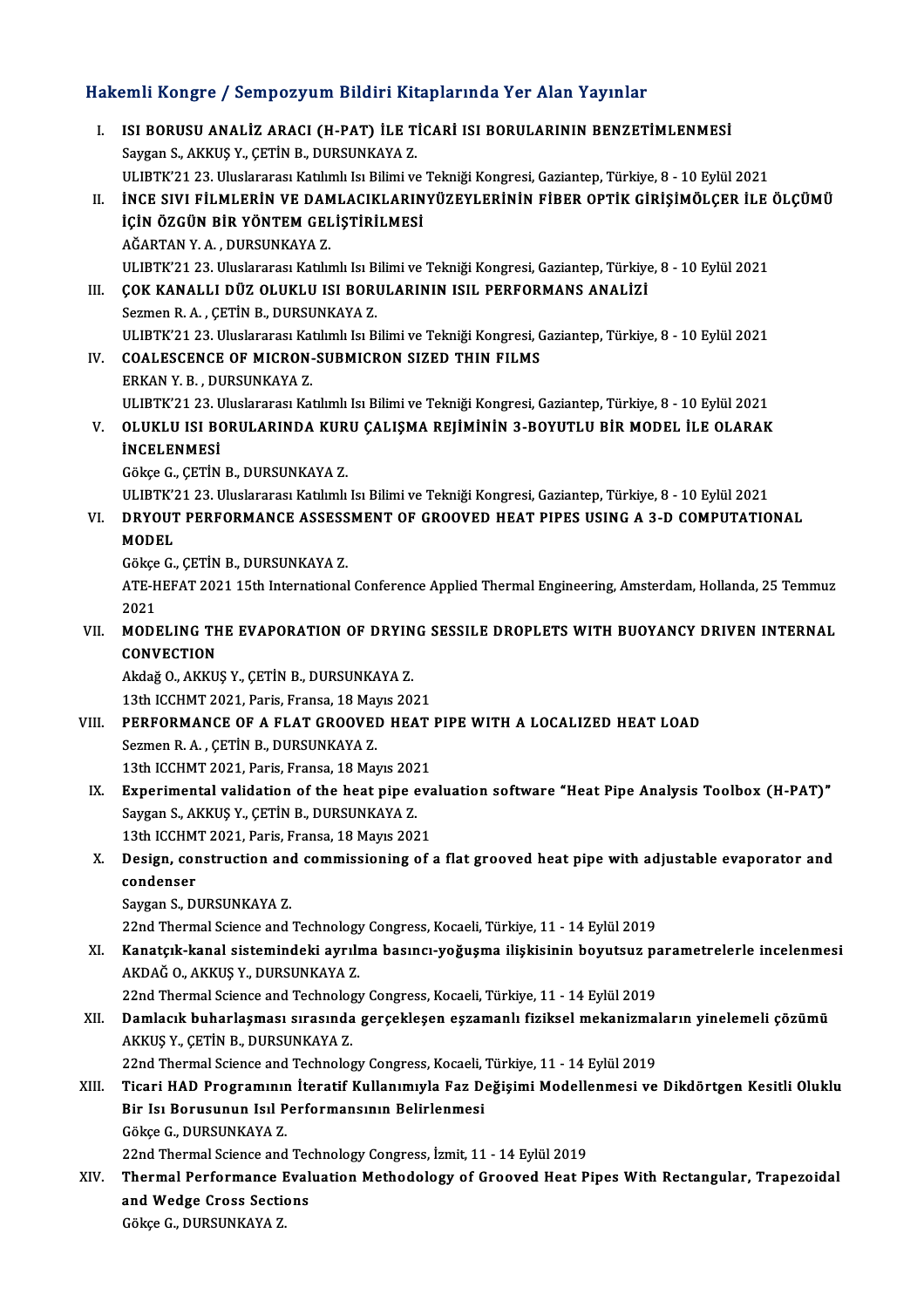16th UK Heat Transfer Conference, Nottingham, Birleşik Krallık, 8 - 10 Eylül 2019<br>Companison of 1 D and 3 D Modeling Methodelegies far Elet Greeved H

- 16th UK Heat Transfer Conference, Nottingham, Birleşik Krallık, 8 10 Eylül 2019<br>XV. Comparison of 1-D and 3-D Modeling Methodologies for Flat-Grooved Heat Pipes 16th UK Heat Transfer Conference, Nottingham,<br>Comparison of 1-D and 3-D Modeling Meth<br>Gökçe G., Altunkaş O., ÇETİN B., DURSUNKAYA Z. Comparison of 1-D and 3-D Modeling Methodologies for Flat-Grooved Heat Pipes<br>Gökçe G., Altunkaş O., ÇETİN B., DURSUNKAYA Z.<br>12th International Conference for Computational Heat Mass Momentum Transfer, Roma, 3 - 06 Eylül 20 Gökçe G., Altunkaş O., ÇETİN B., DURSUNKAYA Z.<br>12th International Conference for Computational Heat Mass Momentum Transfer, Roma, 3 - 06 Eylül<br>XVI. Disjoining Pressure Instigated Slope Break of a Condensing Film in a F
- 12th International Conference for Constructional Conference for Constructional Constructional Constructional Constructional Constructional Constructional Constructional Constructional Constructional Constructional Construc Disjoining Pressure Instigated Slope Break of a Condensing Film in a Fin-Groove Corner<br>Akdağ O., Akkuş Y., DURSUNKAYA Z.<br>12th International Conference for Computational Heat Mass Momentum Transfer, Roma, İtalya, 3 - 06 Eyl
	- 12th Internation<br>Thermal condu<br>DURSUNKAYA Z.<br>1st Werksbon on
- XVII. Thermal conduction and high heat dissipation from small volumes: Heat pipe applications<br>DURSUNKAYA Z. Thermal conduction and high heat dissipation from small volumes: Heat pipe applications<br>DURSUNKAYA Z.<br>1st Workshop on TF-X Integrated Processing Unit Technologies, Kocaeli, Türkiye, 11 - 13 Aralık 2018<br>An Interferemetris A
	-
- DURSUNKAYA Z.<br>1st Workshop on TF-X Integrated Processing Unit Technologies, Kocaeli, Türkiye, 11 13 Aralık 2018<br>2 XVIII. An Interferometric Apparatus for the Measurement of Oil Film Thickness in a Journal Bearing<br>2 DURSU 1st Workshop on TF-X Integrated Pr<br>**An Interferometric Apparatus fo<br>DURSUNKAYA Z., JAFARİ TABRİZİ A.**<br>2019 STI E Tribologu Epontiors Conf An Interferometric Apparatus for the Measurement of Oil Film 1<br>DURSUNKAYA Z., JAFARİ TABRİZİ A.<br>2018 STLE Tribology Frontiers Conference, Chicago, 28 - 31 Ekim 2018<br>Oluklu Jay Perularındaki Akıskanlar Makaniği ve Jay Trans

DURSUNKAYA Z., JAFARİ TABRİZİ A.<br>2018 STLE Tribology Frontiers Conference, Chicago, 28 - 31 Ekim 2018<br>XIX. Oluklu Isı Borularındaki Akışkanlar Mekaniği ve Isı Transferinin Fiziği<br>DURSUNKAYA Z 2018 STLE Tribo<br>Oluklu Isı Boru<br>DURSUNKAYA Z.<br>2018 Sumposium 2018 SymposiumonAdvances inThermalFluid Sciences, İzmir,Türkiye,28 -29Haziran2018

- DURSUNKAYA Z.<br>2018 Symposium on Advances in Thermal Fluid Sciences, İzmir, Türkiye, 28 29 Haziran 2018<br>XX. The Effect of Disjoining Pressure on the Condensing Film in a Flat Grooved Heat Pipe 2018 Symposium on Advances<br>The Effect of Disjoining Pr<br>ALİPOUR M., DURSUNKAYA Z.<br>Jaint 10th JUPC and 12th JUPS The Effect of Disjoining Pressure on the Condensing Film<br>ALİPOUR M., DURSUNKAYA Z.<br>Joint 19th IHPC and 13th IHPS,, Pisa, İtalya, 10 - 14 Haziran 2018<br>Eunonimental Investisation of Thermal Berformanee of a 1
- ALİPOUR M., DURSUNKAYA Z.<br>Joint 19th IHPC and 13th IHPS,, Pisa, İtalya, 10 14 Haziran 2018<br>XXI. Experimental Investigation of Thermal Performance of a Silicon Flat Plate Grooved Heat Pipe with an<br>integrated bester an Joint 19th IHPC and 13th IHPS,, P<br>Experimental Investigation of<br>integrated heater and cooler<br>FUPT C ALUANU L CETIN P AF Experimental Investigation of Thermal Performanc<br>integrated heater and cooler<br>KURT C., ALİJANİ H., ÇETİN B., AKKUŞ Y., DURSUNKAYA Z.<br>ASME ICNMM19. Duhrovnik Huvatistan 10, 13 Haziran

integrated heater and cooler<br>KURT C., ALIJANI H., ÇETİN B., AKKUŞ Y., DURSUNKAYA Z.<br>ASME-ICNMM18, Dubrovnik, Hırvatistan, 10 - 13 Haziran 2018

- XXII. Sinterli Ve Oluklu Isı Borularının Kuruma Sınırlarının Deneysel Tespiti ATAYA.,SARIARSLANB.,KUŞÇUY.,AKKUŞY.,SAYGANS.,GÜRERA.T. ,ÇETİNB.,DURSUNKAYAZ. Sinterli Ve Oluklu Isı Borularının Kuruma Sınırlarının Deney<br>ATAY A., SARIARSLAN B., KUŞÇU Y., AKKUŞ Y., SAYGAN S., GÜRER A.<br>21. Ulusal Isı Bilimi Ve Tekniği Kongresi, Türkiye, 13 - 16 Eylül 2017<br>Düz oluklu Alüminyum Isı B
- XXIII. Düz-oluklu Alüminyum Isı Borularının Isıl Performanslarının Deneysel Olarak Incelenmesi<br>ALİJANVAND H. A., AKKUŞ Y., ÇETİN B., DURSUNKAYA Z. 21. Ulusal Isı Bilimi Ve Tekniği Kongresi, Türkiye, 13 - 16<br>Düz-oluklu Alüminyum Isı Borularının Isıl Perform<br>ALİJANVAND H. A. , AKKUŞ Y., ÇETİN B., DURSUNKAYA Z.<br>21. Ulusal Isı Bilimi Ve Telmiği Kongresi, Türkiye, 12., 16 Düz-oluklu Alüminyum Isı Borularının Isıl Performanslarınır<br>ALİJANVAND H. A. , AKKUŞ Y., ÇETİN B., DURSUNKAYA Z.<br>21. Ulusal Isı Bilimi Ve Tekniği Kongresi, Türkiye, 13 - 16 Eylül 2017<br>Dışbükov Bir Kösedeki Sun Eilm Akısını
- XXIV. Dışbükey Bir Köşedeki Sıvı Film Akışının Modellenmesi<br>AKDAĞ O., AKKUS Y., DURSUNKAYA Z. 21. Ulusal Isı Bilimi Ve Tekniği Kongres<br>Dışbükey Bir Köşedeki Sıvı Film A<br>AKDAĞ O., AKKUŞ Y., DURSUNKAYA Z.<br>21. Ulusal Isı Bilimi Ve Telmiği Kongres Dışbükey Bir Köşedeki Sıvı Film Akışının Modellenmesi<br>AKDAĞ O., AKKUŞ Y., DURSUNKAYA Z.<br>21. Ulusal Isı Bilimi Ve Tekniği Kongresi, Türkiye, 13 - 16 Eylül 2017<br>Mikro - Oluklu Jo. Borugunun Veğusma Bölgesinin Kütle Kor
- AKDAĞ O., AKKUŞ Y., DURSUNKAYA Z.<br>21. Ulusal Isı Bilimi Ve Tekniği Kongresi, Türkiye, 13 16 Eylül 2017<br>XXV. Mikro Oluklu Isı Borusunun Yoğuşma Bölgesinin Kütle Korunumlu Modellenmesi 21. Ulusal Isı Bilimi Ve Tekniği Kon<br>Mikro - Oluklu Isı Borusunun !<br>HARMANCI İ. B. , DURSUNKAYA Z.<br>21. Ulusal Isı Bilimi Ve Talmiği Kon Mikro - Oluklu Isı Borusunun Yoğuşma Bölgesinin Kütle Kor<br>HARMANCI İ. B. , DURSUNKAYA Z.<br>21. Ulusal Isı Bilimi Ve Tekniği Kongresi, Türkiye, 13 - 16 Eylül 2017<br>Eunonimental Investisation of Thermal Berformanse of an Al
	- 21. Ulusal Isı Bilimi Ve Tekniği Kongresi, Türkiye, 13 16 Eylül 2017
- HARMANCI İ. B. , DURSUNKAYA Z.<br>21. Ulusal Isı Bilimi Ve Tekniği Kongresi, Türkiye, 13 16 Eylül 2017<br>XXVI. Experimental Investigation of Thermal Performance of an Aluminum Flat-Grooved Heat Pipe<br>ALJANVAD H., ÇETİN B., AKK
- ASME International Conference On Nanochannels, Microchannels and Minichannels, 27 31 Ağustos 2017 ALJANVAD H., ÇETİN B., AKKUŞ Y., DURSUNKAYA Z.<br>ASME International Conference On Nanochannels, Microchannels and Minich<br>XXVII. Investigation of evaporation from a sessile constant shape droplet<br>AVVIIS V. CETİN B. DUBSUNYAVA ASME International Conference On N<br>Investigation of evaporation from<br>AKKUŞ Y., ÇETİN B., DURSUNKAYA Z.<br>ASME International Conference On N Investigation of evaporation from a sessile constant shape droplet<br>AKKUŞ Y., ÇETİN B., DURSUNKAYA Z.<br>ASME International Conference On Nanochannels, Microchannels and Minichannels, 27 - 31 Ağustos 2017<br>MODELING OF EVAPORATI

AKKUŞ Y., ÇETİN B., DURSUNKAYA Z.<br>2. ASME International Conference On Nanochannels, Microchannels and Minichannels, 2<br>2. XXVIII. MODELING OF EVAPORATION FROM A SESSILE CONSTANT SHAPE DROPLET

ASME International Conference On N<br>**MODELING OF EVAPORATION FI**<br>Akkus Y., ÇETİN B., DURSUNKAYA Z.<br>15th ASME International Conference Akkus Y., CETİN B., DURSUNKAYA Z.

15th ASME International Conference on Nanochannels, Microchannels, and Minichannels, Cambridge, Kanada, 27 -<br>30 Ağustos 2017

- XXIX. 3D modeling of amicro-grooved heat pipe ALİJANVAD H., ÇETİN B., AKKUŞ Y., DURSUNKAYA Z. 3D modeling of a micro-grooved heat pipe<br>ALİJANVAD H., ÇETİN B., AKKUŞ Y., DURSUNKAYA Z.<br>International Conference on Computational Heat, Mass and Momentum Transfer, 28 Mayıs - 01 Haziran 2017<br>A model of liquid flow on the ALIJANVAD H., ÇETİN B., AKKUŞ Y., DURSUNKAYA Z.<br>International Conference on Computational Heat, Mass and Momentum Transfer, 28 Mayıs - 01 Haziran 2017<br>XXX. A model of liquid flow on the condensation fin top-groove corner o
- International Conference on Computat<br>A model of liquid flow on the con<br>AKDAĞ O., AKKUŞ Y., DURSUNKAYA Z.<br>International Conference on Computat A model of liquid flow on the condensation fin top-groove corner of a micro-grooved heat pipe<br>AKDAĞ O., AKKUŞ Y., DURSUNKAYA Z.<br>International Conference on Computational Heat, Mass and Momentum Transfer, 28 Mayıs - 01 Hazi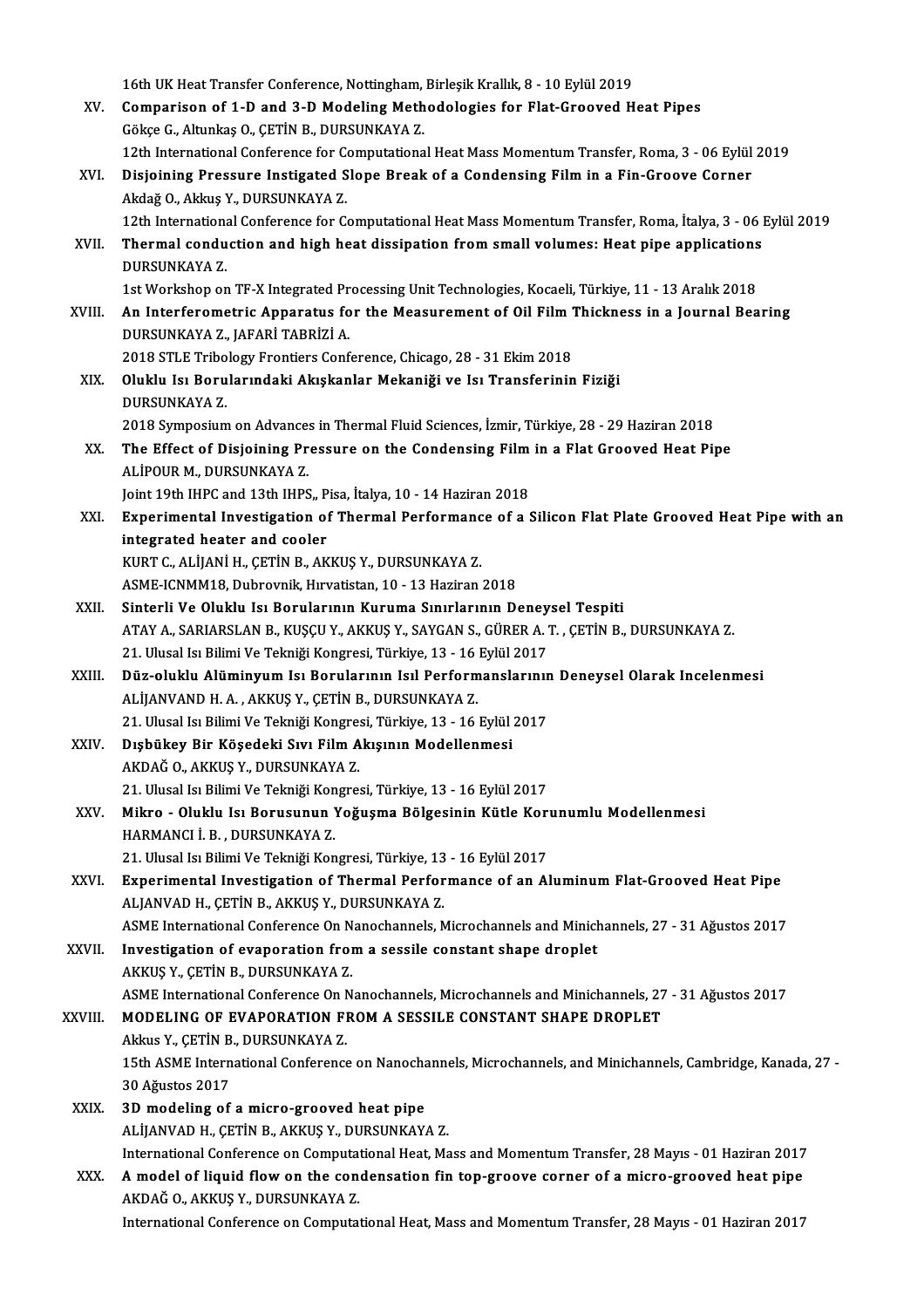| XXXI.        | Condensation modeling on the fin top of a micro-grooved heat pipe                                                                                                              |
|--------------|--------------------------------------------------------------------------------------------------------------------------------------------------------------------------------|
|              | ALİPOUR M., DURSUNKAYA Z.                                                                                                                                                      |
|              | 26th canadian Congress of Applied Mechanics, 29 Mayıs - 01 Haziran 2017                                                                                                        |
| XXXII.       | Experimental Investigation of Micro Grooved Heat Pipes on Silicon and Aluminum                                                                                                 |
|              | ALIJANI H., ÇETIN B., DURSUNKAYA Z.                                                                                                                                            |
|              | 5th Micro and Nano Flows Conference, Milan, İtalya, 11 - 14 Eylül 2016                                                                                                         |
| XXXIII.      | Thin Film Evaporation in Grooved Heat Pipes                                                                                                                                    |
|              | AKKUŞ Y., DURSUNKAYA Z.                                                                                                                                                        |
|              | International Conference of Microfluidics, Nanofluidics and Lab-on-a-Chip, Dalian, Çin, 10 - 12 Haziran 2016                                                                   |
| <b>XXXIV</b> | INTERNAL BALLISTIC DESIGN OPTIMIZATION OF SOLID ROCKET MOTORSWITH DIRECT SEARCH                                                                                                |
|              | <b>METHOD</b>                                                                                                                                                                  |
|              | AÇIK S., DURSUNKAYA Z., TOKER A.                                                                                                                                               |
|              | Space Propulsion 2016, ROMA, İtalya, 2 - 06 Haziran 2016                                                                                                                       |
| <b>XXXV</b>  | Investigation of warpage behavior of single crystal silicon on a silicon Adhesive ceramic integrated                                                                           |
|              | structure at cryogenic temperatures                                                                                                                                            |
|              | BALOĞLU C., OKUTUCU ÖZYURT H. T., DURSUNKAYA Z.                                                                                                                                |
|              | IMAPS 12th International Conference and Exhibition on Device Packaging, Fountain Hills, Amerika Birleşik                                                                       |
|              | Devletleri, 14 - 17 Mart 2016                                                                                                                                                  |
| XXXVI.       | DİKDÖRTGEN KESİTLİ ISI BORUSU İÇİN ÜÇ BOYUTLU ISI TRANSFER ANALİZİ                                                                                                             |
|              | GÜLNİHAL O., DURSUNKAYA Z.                                                                                                                                                     |
|              | ULIBTK'15 20. Ulusal Isı Bilimi ve Tekniği Kongresi, Balıkesir, Türkiye, 2 - 05 Eylül 2015                                                                                     |
| XXXVII.      | MİKRO OLUKLU ISI BORUSU ÜRETİMİ İÇİN FARKLI MİKRO ÜRETİM YÖNTEMLERİNİN İRDELENMESİ                                                                                             |
|              | SERDAR T., ÇETİN B., Yılmaz M., DURSUNKAYA Z.                                                                                                                                  |
|              | ULIBTK'15 20. Ulusal Isı Bilimi ve Tekniği Kongresi, Balıkesir, Türkiye, 2 - 05 Eylül 2015                                                                                     |
| XXXVIII.     | Mikroelektronik Aygıtların Düşük Sıcaklıkta Şekil Değiştirmelerinin İncelenmesi                                                                                                |
|              | EYÜP CAN B., OKUTUCU ÖZYURT H. T., DURSUNKAYA Z.                                                                                                                               |
|              | ULIBTK'15 20. Ulusal Isı Bilimi ve Tekniği Kongresi, Balıkesir, Türkiye, 2 - 05 Eylül 2015                                                                                     |
| <b>XXXIX</b> | INVESTIGATION OF EVAPORATION MODELS IN THE MICRO REGION OF GROOVED HEAT PIPES AND                                                                                              |
|              | PROPOSAL OF A NEW SOLUTION PROCEDURE                                                                                                                                           |
|              | AKKUŞ Y., DURSUNKAYA Z                                                                                                                                                         |
|              | ULIBTK'15 20. Ulusal Isı Bilimi ve Tekniği Kongresi, Balıkesir, Türkiye, 2 - 05 Eylül 2015                                                                                     |
| XL.          | Three-Dimensional Grain Design Optimization of Solid Rocket Motors                                                                                                             |
|              | Yucel O., Acik S., Toker K. A., DURSUNKAYA Z., AKSEL M. H.<br>7th International Conference on Recent Advances in Space Technologies (RAST), İstanbul, Türkiye, 16 - 19 Haziran |
|              |                                                                                                                                                                                |
| XLI.         | 2015, ss 471-476<br>Three Dimensional Grain Design Optimizationof Solid Rocket Motors                                                                                          |
|              | YÜCEL O., SEVDA A., ATILGAN T., DURSUNKAYA Z., AKSEL M. H.                                                                                                                     |
|              | RAST 2015, 16 - 19 Haziran 2015                                                                                                                                                |
| XLII.        | MULTI PHYSICS MODELING OF SILICON BASEDMICRO GROOVED HEAT PIPE                                                                                                                 |
|              | SERDAR T., ÇETİN B., DURSUNKAYA Z.                                                                                                                                             |
|              | 8th ICCHMT,, 25 - 28 Mayıs 2015                                                                                                                                                |
| XLIII.       | İçten Yanmalı Motorlardaki Gaz Geri Akışıyla Yağ Kaybının İncelenmesi                                                                                                          |
|              | Bilge E, DURSUNKAYA Z                                                                                                                                                          |
|              | 19. Ulusal Isı Bilimi ve Tekniği Kongresi, Samsun, Türkiye, 9 - 12 Eylül 2013                                                                                                  |
| XLIV.        | AN INTERFEROMETRIC TECHNIQUE FOR MEASURING MICRON LEVEL CLEARANCES FILLED WITH A                                                                                               |
|              | <b>LUBRICANT</b>                                                                                                                                                               |
|              | Yildirim M., DURSUNKAYA Z., Okutucu T.                                                                                                                                         |
|              | STLE/ASME International Joint Tribology Conference, San-Francisco, Kostarika, 17 - 20 Ekim 2010, ss.167-169                                                                    |
| XLV.         | Effect of Surface Texture on Compressor Piston Lubrication                                                                                                                     |
|              | Hacıoğlu B., DURSUNKAYA Z.                                                                                                                                                     |
|              | International Compressor Engineering Conference at Purdue, West Lafayette, Amerika Birleşik Devletleri, 12 - 15                                                                |
|              |                                                                                                                                                                                |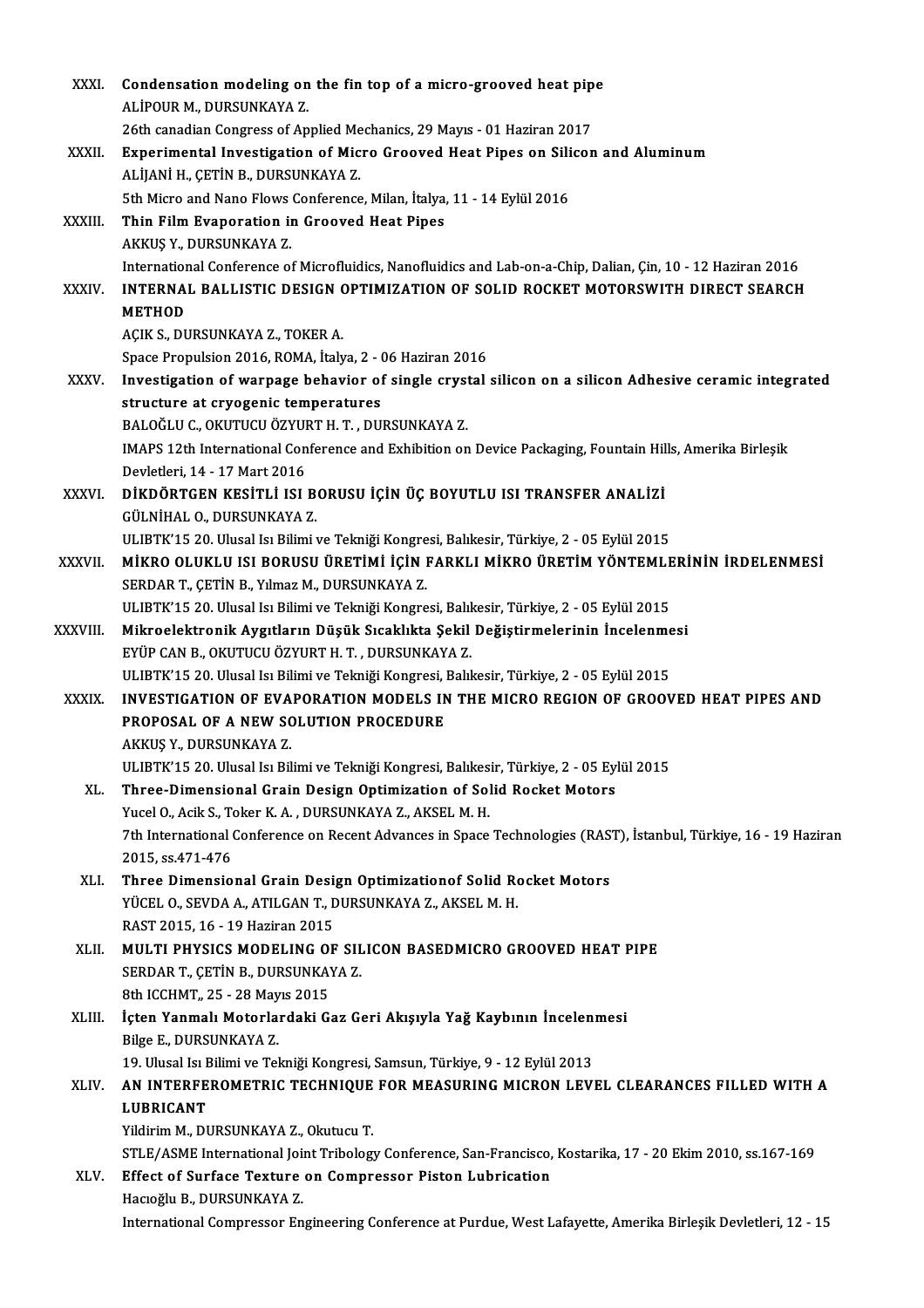Temmuz 2010 Temmuz 2010<br>XLVI. DEVELOPMENT OF AN INTERFEROMETRIC TECHNIQUE TO BE USED IN MEASURING MICRON LEVEL Temmuz 2010<br>DEVELOPMENT OF AN INTERFEROMETRIC<br>CLEARANCES FILLED WITH A LUBRICANT<br>Vildinim M. DUBSUNKAVA 7, Okutugu T DEVELOPMENT OF AN INTERFEROM<br>CLEARANCES FILLED WITH A LUBR<br>Yildirim M., DURSUNKAYA Z., Okutucu T.<br>ASME/STI E International Isint Tribology CLEARANCES FILLED WITH A LUBRICANT<br>Yildirim M., DURSUNKAYA Z., Okutucu T.<br>ASME/STLE International Joint Tribology Conference, Tennessee, Amerika Birleşik Devletleri, 19 - 21 Ekim 2009,<br>99.151.152 Yildirim M.,<br>ASME/STLE<br>ss.151-153<br>Experimen ASME/STLE International Joint Tribology Conference, Tennessee, Amerika Birleşik Devletleri, 19 -<br>ss.151-153<br>XLVII. Experimental Investigation Micron Level Clearances Using Fiber Optic Interferometry<br>Veloum M. OVUTUCU ÖZVUP ss.151-153<br><mark>Experimental Investigation Micron Level Cleara</mark><br>Yıldırım M., OKUTUCU ÖZYURT H. T. , DURSUNKAYA Z.<br>11th International Conference en Tribolegy, Belgrade Experimental Investigation Micron Level Clearances Using Fiber Optic Inte<br>11th International Conference on Tribology, Belgrade, Sırbistan, 13 - 15 Mayıs 2009<br>Effect of Oil Ecod Creeve on Compressor Bistan, Lubrisation Yıldırım M., OKUTUCU ÖZYURT H. T. , DURSUNKAYA Z.<br>11th International Conference on Tribology, Belgrade, Sırbistan, 13 -<br>XLVIII. Effect of Oil Feed Groove on Compressor Piston Lubrication<br>Hesta<sup>r</sup>iu B. DURSUNKAYA Z. 11th International Conferenc<br>Effect of Oil Feed Groove<br>Hacıoğlu B., DURSUNKAYA Z.<br>10th International Compress 19th International Compressor Engineering Conference at Purdue, West Lafayette, Amerika Birleşik Devletleri, 14 -<br>17 Temmuz 2008 Hacioğlu B., DURSUNKAYA Z. 19th International Compressor Engineering Confere<br>17 Temmuz 2008<br>XLIX. İki Boyutlu Dış Yüzeylerde Isıl Aşınma Analizi 17 Temmuz 2008<br>İki Boyutlu Dış Yüzeylerde<br>Aykan F. S. , DURSUNKAYA Z.<br>16 Hlusel ka Bilimi ve Telmiği 16. Ulusal Isı Bilimi ve Tekniği Kongresi, Kayseri, Türkiye, 30 Mayıs - 02 Haziran 2007<br>16. Ulusal Isı Bilimi ve Tekniği Kongresi, Kayseri, Türkiye, 30 Mayıs - 02 Haziran 2007 Aykan F. S. , DURSUNKAYA Z.<br>16. Ulusal Isı Bilimi ve Tekniği Kongresi, Kayseri, Türkiye, 30 Mayıs - 02 Haziran 200.<br>1. High Speed Couette—Poiseuille Flow Stability in Reverse Flow Conditions 16. Ulusal Isı Bilimi ve Tekniği Kongresi,<br>High Speed Couette—Poiseuille Flov<br>Ebrinç A. A. , ÖZGEN S., DURSUNKAYA Z.<br>4th JASME (WSEAS International Conform High Speed Couette—Poiseuille Flow Stability in Reverse Flow Conditions<br>Ebrinç A. A. , ÖZGEN S., DURSUNKAYA Z.<br>4th IASME/WSEAS International Conference on Fluid Mechanics and Aerodynamics, Girit, Yunanistan, 21 - 23<br>Ažuste Ebrinç A. A. , Ö<br>4th IASME/WS<br>Ağustos 2006<br>Desisn Impre 4th IASME/WSEAS International Conference on Fluid Mechanics and Aerodynamics, Girit, Yunanistan, 21<br>Ağustos 2006<br>LI. Design Improvement Based on Wear of a Compressor Bearing Using an Elastohydrodynamic<br>Lubrisation Mode Ağustos 2006<br>LI. Design Improvement Based on Wear of a Compressor Bearing Using an Elastohydrodynamic<br>Lubrication Mode Duyar M., DURSUNKAYA Z. Lubrication Mode<br>Duyar M., DURSUNKAYA Z.<br>International Compressor Engineering Conference at Purdue, West Lafayette, Amerika Birleşik Devletleri, 17 - 20 Duyar M., DURS<br>International C<br>Temmuz 2006<br>Is: Transforin International Compressor Engineering Conference at Purdue, West Laf<br>Temmuz 2006<br>LII. Isı Transferinin Couette-Poiseuille Akışının Kararlılığına Etkisi<br>ÖZCEN S. Ehrine A.A. DURSUNKAYA Z Temmuz 2006<br>Isı Transferinin Couette-Poiseuille<br>ÖZGEN S., Ebrinç A. A. , DURSUNKAYA Z.<br>15. Ulucel Isı Bilimi ve Telmiği Kongresi ÖZGEN S., Ebrinç A. A. , DURSUNKAYA Z.<br>15. Ulusal Isı Bilimi ve Tekniği Kongresi, Trabzon, Türkiye, 7 - 09 Eylül 2005 ÖZGEN S., Ebrinç A. A. , DURSUNKAYA Z.<br>15. Ulusal Isı Bilimi ve Tekniği Kongresi, Trabzon, Türkiye, 7 - 09 Eylül 2005<br>LIII. Heat Transfer Effects on the Stability of Low-speed Couette—Poiseuille Flow<br>ÖZCEN S. DUBSUNKAY 15. Ulusal Isı Bilimi ve Tekniği Kongresi,<br>Heat Transfer Effects on the Stabili<br>ÖZGEN S., DURSUNKAYA Z., Ebrinç A. A.<br>Third Ankara International Aerospace C Heat Transfer Effects on the Stability of Low-speed Couette—Poiseuille Flow<br>ÖZGEN S., DURSUNKAYA Z., Ebrinç A. A.<br>Third Ankara International Aerospace Conference, Ankara, Türkiye, 22 - 25 Ağustos 2005<br>High Speed Viscous Pl ÖZGEN S., DURSUNKAYA Z., Ebrinç A. A.<br>Third Ankara International Aerospace Conference, Ankara, Türkiye, 2<br>LIV. High Speed Viscous Plane Couette—Poiseuille Flow Stability<br>Ehring A. A., DURSUNKAYA Z., ÖZGEN S. Third Ankara International Aerospace C<br>High Speed Viscous Plane Couette—<br>Ebrinç A. A. , DURSUNKAYA Z., ÖZGEN S.<br>Third Ankara International Aerospace C Ebrinç A. A. , DURSUNKAYA Z., ÖZGEN S.<br>Third Ankara International Aerospace Conference, Ankara, Türkiye, 22 - 25 Ağustos 2005 Ebrinç A. A. , DURSUNKAYA Z., ÖZGEN S.<br>Third Ankara International Aerospace Conference, Ankara, Türkiye, 22 - 25 Ağustos 200!<br>LV. ABET 2000 Süreci: Birimin Özgörevi Doğrultusunda Eğitim Programı Tasarımı<br>DURSUNKAYA 7 Third Ankara Int<br>ABET 2000 Sür<br>DURSUNKAYA Z.<br>Elektrik Elektron ABET 2000 Süreci: Birimin Özgörevi Doğrultusunda Eğitim Programı Tasarımı<br>DURSUNKAYA Z.<br>Elektrik, Elektronik, Bilgisayar Mühendislik Eğitimi 1. Ulusal Sempozyumu, Ankara, Türkiye, 30 Nisan - 05 Mayıs<br>2003-cc 22-22 DURSUNKAYA<br>Elektrik, Elektro<br>2003, ss.22-23<br>Dosian Jmnro Elektrik, Elektronik, Bilgisayar Mühendislik Eğitimi 1. Ulusal Sempozyumu, Ankara, Türkiye, 30 Nisan - 05 May<br>2003, ss.22-23<br>LVI. Design Improvement of a Compressor Bearing Using an Elastohydrodynamic Lubrication Model 2003, ss.22-23<br>Design Improvement of<br>Duyar M., DURSUNKAYA Z.<br>International Compressor I Design Improvement of a Compressor Bearing Using an Elastohydrodynamic Lubrication Model<br>Duyar M., DURSUNKAYA Z.<br>International Compressor Engineering Conference at Purdue, West Lafayette, Amerika Birleşik Devletleri, 16 - Duyar M., DURS<br>International C<br>Temmuz 2002<br>Oil Loss Mosh International Compressor Engineering Conference at Purdu<br>Temmuz 2002<br>LVII. Oil Loss Mechanisms due to In-cylinder Components<br>DURSINKAVA 7 Temmuz 2002<br>Oil Loss Mecha<br>DURSUNKAYA Z.<br>International Cor Oil Loss Mechanisms due to In-cylinder Components<br>DURSUNKAYA Z.<br>International Conference on Automotive Technology, ICAT 2000, İstanbul, Türkiye, 19 - 20 Ekim 2000<br>Prenaring students for the international envirorment of 31s DURSUNKAYA Z.<br>International Conference on Automotive Technology, ICAT 2000, İstanbul, Türkiye, 19 - 20 Ekim 2000<br>LVIII. Preparing students for the international environment of 21st century in Middle East Technical Internationa<br>Preparing<br>University<br>DURSUNKAN Preparing students for the<br>University<br>DURSUNKAYA Z., ÜÇTUĞ M. Y.<br>International Millenial Confere University<br>DURSUNKAYA Z., ÜÇTUĞ M. Y.<br>International Millenial Conference on Engineering Education, Manila, Filipinler, 27 - 29 Ocak 2000 DURSUNKAYA Z., ÜÇTUĞ M. Y.<br>International Millenial Conference on Engineering Education, Manila, Filipinler, 27 - 29 Oca<br>LIX. Analysis of Piston Slap Using an Elastohydrodynamic Piston Lubrication Model International Mil<br><mark>Analysis of Pis</mark><br>DURSUNKAYA Z.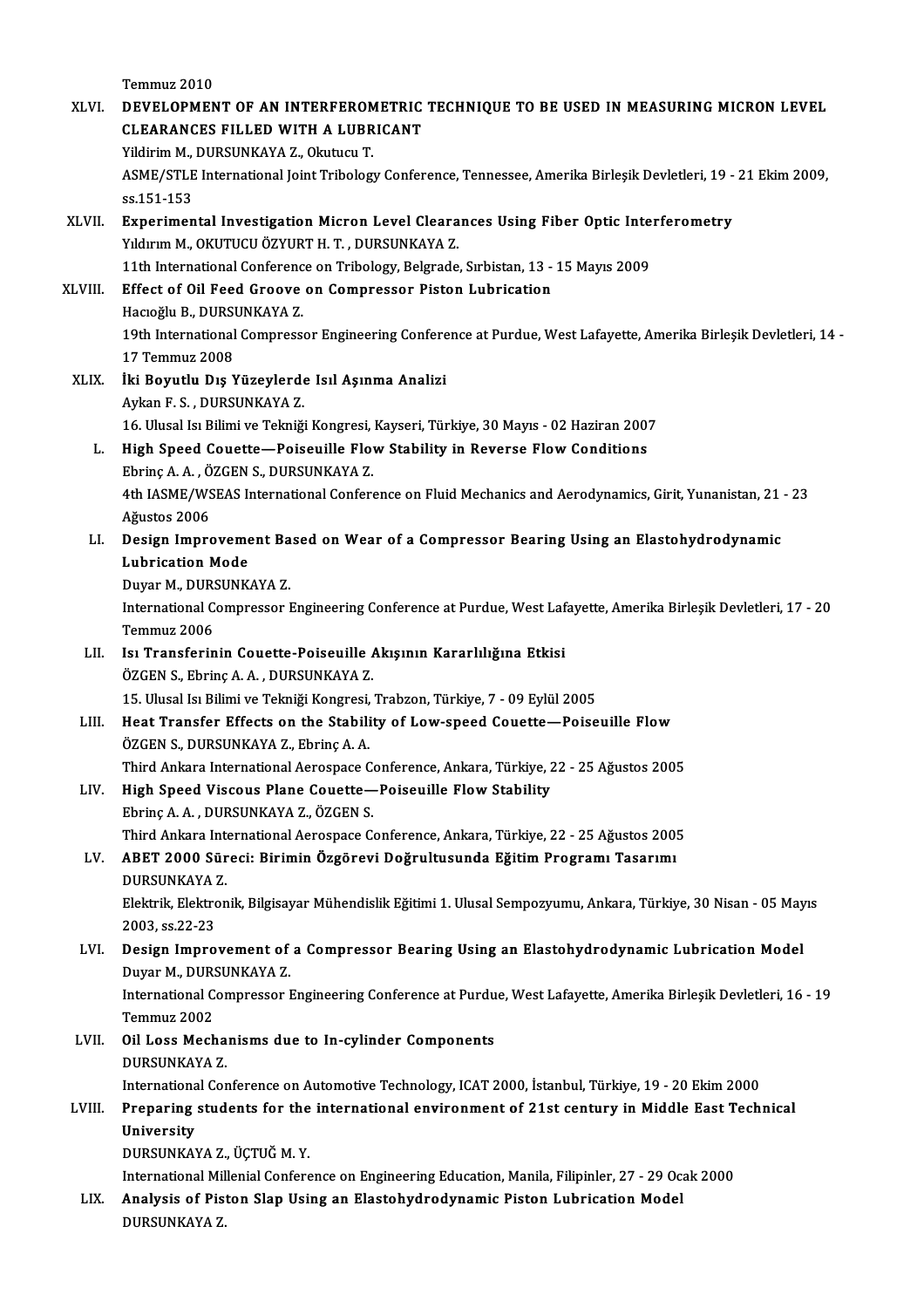|         | International Conference on Lubrication Techniques, İstanbul, Türkiye, 27 - 28 Ekim 1999                                                           |
|---------|----------------------------------------------------------------------------------------------------------------------------------------------------|
| LX.     | Mühendislik Programlarının Akreditasyonunda Yeni Yaklaşımlar<br>DURSUNKAYA Z.                                                                      |
|         | TMMOB Mühendislik Mimarlik Egitimi Sempozyumu, İstanbul, Türkiye, 22 - 24 Ekim 1999, cilt.200                                                      |
| LXI.    | Experimental and Numerical Investigation of Ring Dynamics and Blowby in a Diesel Engine<br>DURSUNKAYA Z., Keribar R., Richardson D. E.             |
|         | SAE International Congress and Exhibition, Detroit, Amerika Birleşik Devletleri, 1 - 05 Mart 1993                                                  |
| LXII.   | An Integrated Design Analysis Methodology to Address Piston Tribological Issues<br>Keribar R., DURSUNKAYA Z., Venkatesh G.                         |
|         | SAE International Congress and Exhibition, Detroit, Amerika Birleşik Devletleri, 1 - 05 Mart 1993                                                  |
| LXIII.  | A Model of Piston Secondary Motion and Elastohydrodynamic Skirt Lubrication<br>DURSUNKAYA Z., Keribar R., Ganapathy V.                             |
|         | ASME Energy Sources and Technology Conference and Exhibition, Houston, Amerika Birleşik Devletleri, 31 Ocak -<br>04 Şubat 1993                     |
| LXIV.   | Model of piston secondary motion and elastohydrodynamic skirt lubrication                                                                          |
|         | Dursunkaya Z., Keribar R., Ganapathy V.                                                                                                            |
|         | Energy-Sources Technology Conference and Exhibition, Houston, TX, USA, 31 Ocak - 04 Şubat 1993, ss.1-11                                            |
| LXV.    | Experimental and numerical investigation of inter-ring gas pressures and blowby in a diesel engine                                                 |
|         | Dursunkaya Z., Keribar R., Richardson D. E.                                                                                                        |
|         | International Congress and Exposition, Dearborn, MI, Amerika Birleşik Devletleri, 1 - 05 Mart 1993                                                 |
| LXVI.   | Modeling of piston secondary dynamics and tribology<br>Keribar R., Dursunkaya Z.                                                                   |
|         | Proceedings of the Annual Automotive Technology Development Contractors' Coordination Meeting, Dearborn, MI,<br>USA, 28 - 31 Ekim 1991, ss 657-677 |
| LXVII.  | A model for evaporative consumption of lubricating oil in reciprocating engines                                                                    |
|         | Wahiduzzaman S., Keribar R., Dursunkaya Z., Kelley F. A.                                                                                           |
|         | International Fuels and Lubricants Meeting and Exposition, San Francisco, CA, Amerika Birleşik Devletleri, 19 - 22<br><b>Ekim 1992</b>             |
| LXVIII. | Modeling of Piston Secondary Dynamics and Tribology                                                                                                |
|         | Keribar R., DURSUNKAYA Z.                                                                                                                          |
|         | Annual Automotive Technology Development Contractors'xx Coordination Meeting, Dearborn, Amerika Birleşik                                           |
|         | Devletleri, 01 Mayıs 1991                                                                                                                          |
| LXIX.   | Integrated modeling of ring pack performance                                                                                                       |
|         | Keribar R., Dursunkaya Z., Flemming M. F.                                                                                                          |
|         | Proceedings of the Annual Automotive Technology Development Contractors' Meeting, Dearborn, MI, USA, 22 - 25                                       |
|         | Ekim 1990, ss 353-366                                                                                                                              |
| LXX.    | An Integrated Model of Ring Pack Performance                                                                                                       |
|         | Keribar R., DURSUNKAYA Z., Flemming M.                                                                                                             |
|         | 12th Annual Fall Technical Conference of the ASME Internal Combustion Engine Division, Rockford, IL, Amerika                                       |
|         | Birleşik Devletleri, 7 - 10 Ekim 1990, cilt.13, ss.103-112                                                                                         |
| LXXI.   | <b>Integrated Modeling of Ring Pack Performance</b>                                                                                                |
|         | Keribar R., DURSUNKAYA Z.                                                                                                                          |
|         | Annual Automotive Technology Development Contractors'xx Meeting, Dearborn, Amerika Birleşik Devletleri, 03<br><b>Mayıs 1990</b>                    |

### Desteklenen Projeler

Desteklenen Projeler<br>DURSUNKAYA Z., JAFARI TABRIZI A., Yükseköğretim Kurumları Destekli Proje, Hareket halindeki bir pistonda mikron altı<br>Piston silindir aralıklarının girisimölese kullanılarak ölgülmesi, 2017, 2019 piston-silindir aralıklarının aralıklarının bestekli Pro<br>piston-silindir aralıklarının girişimölçer kullanılarak ölçülmesi, 2017 - 2019<br>DURSUNKAYA Z., TÜRİTAK Projeci, Yükselt ve alalı olaktronik uygulamalarısı DURSUNKAYA Z., JAFARI TABRIZI A., Yükseköğretim Kurumları Destekli Proje, Hareket halindeki bir pistonda mikron altı<br>piston-silindir aralıklarının girişimölçer kullanılarak ölçülmesi, 2017 - 2019<br>DURSUNKAYA Z., TÜBİTAK Pro